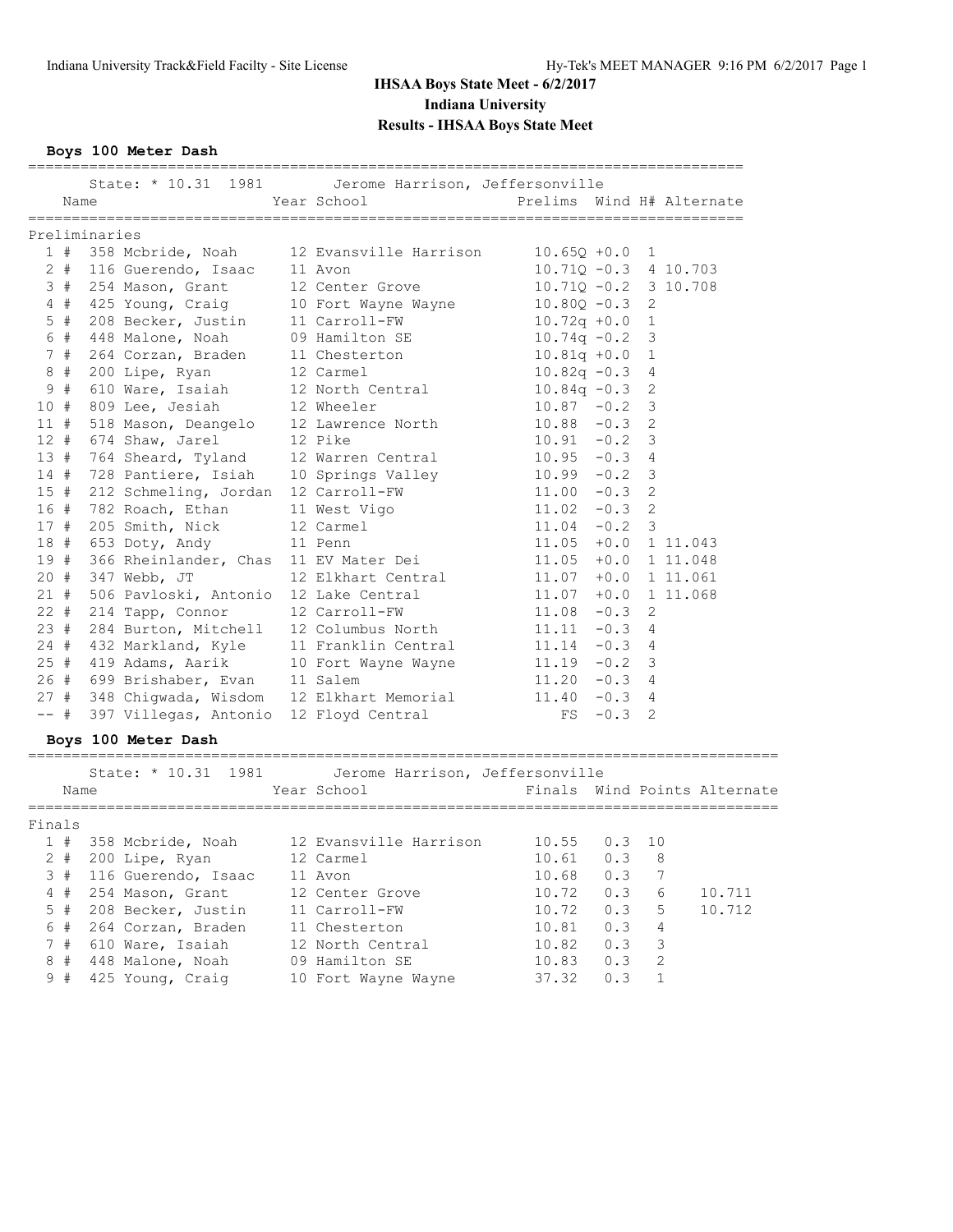**Boys 200 Meter Dash**

|        |        |               |                                                                          | State: * 21.10 1982   Jeffrey Patrick, Gary Roosevelt                                                                                                     |                                  |        |                |                |                              |
|--------|--------|---------------|--------------------------------------------------------------------------|-----------------------------------------------------------------------------------------------------------------------------------------------------------|----------------------------------|--------|----------------|----------------|------------------------------|
|        | Name   |               |                                                                          | Year School                                                                                                                                               | Prelims Wind H# Alternate        |        |                |                |                              |
|        |        |               |                                                                          |                                                                                                                                                           |                                  |        |                |                |                              |
|        |        | Preliminaries |                                                                          |                                                                                                                                                           |                                  |        |                |                |                              |
|        |        |               |                                                                          | 1 # 263 Biokoro, Ejiroghe 12 Chesterton                                                                                                                   | $21.62Q +0.0$ 3                  |        |                |                |                              |
|        |        |               |                                                                          | 2 # 358 Mcbride, Noah 12 Evansville Harrison 21.64Q 1.3 4<br>3 # 254 Mason, Grant 12 Center Grove 21.73Q 1.6 2                                            |                                  |        |                |                |                              |
|        |        |               |                                                                          |                                                                                                                                                           |                                  |        |                |                |                              |
|        | 4#     |               | 208 Becker, Justin                                                       | 11 Carroll-FW 21.740 0.8 1 21.732                                                                                                                         |                                  |        |                |                |                              |
|        | $5$ #  |               | 264 Corzan, Braden                                                       | 11 Chesterton 21.68q +0.0 3                                                                                                                               |                                  |        |                |                |                              |
|        | 6 #    |               | 758 Hodge, Jordan                                                        | 10 Warren Central 21.70q 1.3 4                                                                                                                            |                                  |        |                |                |                              |
|        | 7#     |               | 116 Guerendo, Isaac                                                      | 11 Avon                                                                                                                                                   | 21.74q +0.0 3 21.736             |        |                |                |                              |
|        | 8#     |               | 518 Mason, Deangelo<br>795 Manley, Evan                                  | 12 Lawrence North                                                                                                                                         | 21.86q  0.8  1<br>22.10q  1.6  2 |        |                |                |                              |
|        | 9#     |               |                                                                          | 12 Westfield                                                                                                                                              |                                  |        |                |                |                              |
| 10#    |        |               | 562 Peerman, Austin                                                      | 11 Mt. Vernon (Posey) $22.11$ 1.3                                                                                                                         |                                  |        | 4              |                |                              |
| 11#    |        |               | 728 Pantiere, Isiah                                                      | 10 Springs Valley 22.13 1.6                                                                                                                               |                                  |        | 2              |                |                              |
| 12#    |        |               | 432 Markland, Kyle                                                       | 11 Franklin Central 22.18 +0.0                                                                                                                            |                                  |        | 3              |                |                              |
|        |        |               | 13 # 101 Morrow, Tyneilus                                                | 11 Anderson                                                                                                                                               | $22.21$ 1.3                      |        | $\sim$ 4       |                |                              |
| 14#    |        |               | 782 Roach, Ethan                                                         | 11 West Vigo                                                                                                                                              | 22.22 0.8<br>22.25 1.3           |        | 1              |                |                              |
| 15#    |        |               | 109 Carter, Jaban                                                        | 11 Avon                                                                                                                                                   |                                  |        | $\overline{4}$ |                |                              |
| 16 #   |        |               | 772 Larsh, Tristan                                                       | 11 Warsaw Community 22.36 0.8                                                                                                                             |                                  |        | 1              |                |                              |
| 17#    |        |               | 190 Baxter, Isaiah                                                       | 11 Carmel                                                                                                                                                 | 22.43 1.3                        |        | 4              |                |                              |
|        | 18 #   |               | 390 Moss, Jalen                                                          | 12 Fishers                                                                                                                                                | 22.45 1.6                        |        | 2              |                |                              |
|        |        |               | 19 # 653 Doty, Andy 11 Penn                                              |                                                                                                                                                           |                                  |        |                |                |                              |
|        | $20 +$ |               |                                                                          |                                                                                                                                                           |                                  |        |                |                |                              |
|        | 21#    |               | 716 Mappes, Andrew 12 Southport<br>506 Pavloski, Antonio 12 Lake Central |                                                                                                                                                           |                                  |        |                |                |                              |
| $22 +$ |        |               | 756 Glenn, Brian                                                         | 11 Warren Central 22.68                                                                                                                                   |                                  | $+0.0$ | 3              |                |                              |
|        | 23#    |               |                                                                          | 372 Mosteller, Alexan 11 Evansville North 22.79 +0.0                                                                                                      |                                  |        | 3              |                |                              |
|        |        |               | 24 # 563 Young, Eliseus                                                  | 11 Muncie Central 22.84 1.6                                                                                                                               |                                  |        | 2              |                |                              |
|        |        |               |                                                                          |                                                                                                                                                           |                                  |        |                |                |                              |
|        |        |               |                                                                          | 25 # 148 Sterner, Kobe 11 Bloomington North 22.85 +0.0 3                                                                                                  |                                  |        |                |                |                              |
|        |        |               |                                                                          |                                                                                                                                                           |                                  |        |                |                |                              |
|        |        |               |                                                                          | 26 # 814 Wilson, Alex 11 Whitko $22.88$ 1.3 4<br>27 # 425 Young, Craig 10 Fort Wayne Wayne 30.84 1.6 2<br>28 # 209 Brock, Jarod 10 Carroll-FW 39.27 0.8 1 |                                  |        |                |                |                              |
|        |        |               |                                                                          |                                                                                                                                                           |                                  |        |                |                |                              |
|        |        |               | Boys 200 Meter Dash                                                      |                                                                                                                                                           |                                  |        |                |                |                              |
|        |        |               |                                                                          | State: * 21.10 1982   Jeffrey Patrick, Gary Roosevelt                                                                                                     |                                  |        |                |                |                              |
|        |        | Name          |                                                                          | Year School                                                                                                                                               |                                  |        |                |                | Finals Wind Points Alternate |
|        |        |               |                                                                          |                                                                                                                                                           |                                  |        |                |                |                              |
| Finals |        |               |                                                                          |                                                                                                                                                           |                                  |        |                |                |                              |
|        |        |               |                                                                          | 1 # 358 Mcbride, Noah 12 Evansville Harrison 21.14 +0.0                                                                                                   |                                  |        | 10             |                |                              |
|        |        |               |                                                                          | 2 # 263 Biokoro, Ejiroghe 12 Chesterton                                                                                                                   | $21.55 + 0.0$ 8                  |        |                |                |                              |
|        | 3#     |               | 264 Corzan, Braden                                                       | 11 Chesterton                                                                                                                                             | $21.65 + 0.0$                    |        |                | 7              |                              |
|        | 4#     |               | 254 Mason, Grant                                                         | 12 Center Grove                                                                                                                                           | $21.73 + 0.0$                    |        | 6              |                |                              |
|        | 5 #    |               | 116 Guerendo, Isaac                                                      | 11 Avon                                                                                                                                                   | $21.74 + 0.0$ 5                  |        |                |                |                              |
|        | 6 #    |               | 518 Mason, Deangelo                                                      | 12 Lawrence North                                                                                                                                         | $21.95 + 0.0 4$                  |        |                |                |                              |
|        | 7#     |               | 758 Hodge, Jordan                                                        | 10 Warren Central                                                                                                                                         | $21.98 + 0.0$                    |        |                | 3              |                              |
|        | 8#     |               | 795 Manley, Evan                                                         | 12 Westfield                                                                                                                                              | $22.13 + 0.0$                    |        |                | $\overline{c}$ |                              |
|        | 9#     |               | 208 Becker, Justin                                                       | 11 Carroll-FW                                                                                                                                             | $22.79 + 0.0$                    |        |                | $\mathbf{1}$   |                              |
|        |        |               | Boys 400 Meter Dash                                                      |                                                                                                                                                           |                                  |        |                |                |                              |
|        |        |               |                                                                          |                                                                                                                                                           |                                  |        |                |                |                              |
|        |        |               | State: * 46.99 2002                                                      | David Neville, Merrillville                                                                                                                               |                                  |        |                |                |                              |
|        | Name   |               |                                                                          | Year School                                                                                                                                               |                                  |        |                |                | Finals H# Points Alternate   |
|        | 1#     |               | 610 Ware, Isaiah                                                         | 12 North Central                                                                                                                                          | 47.91                            | 3 10   |                |                |                              |
|        |        |               |                                                                          |                                                                                                                                                           |                                  |        |                |                |                              |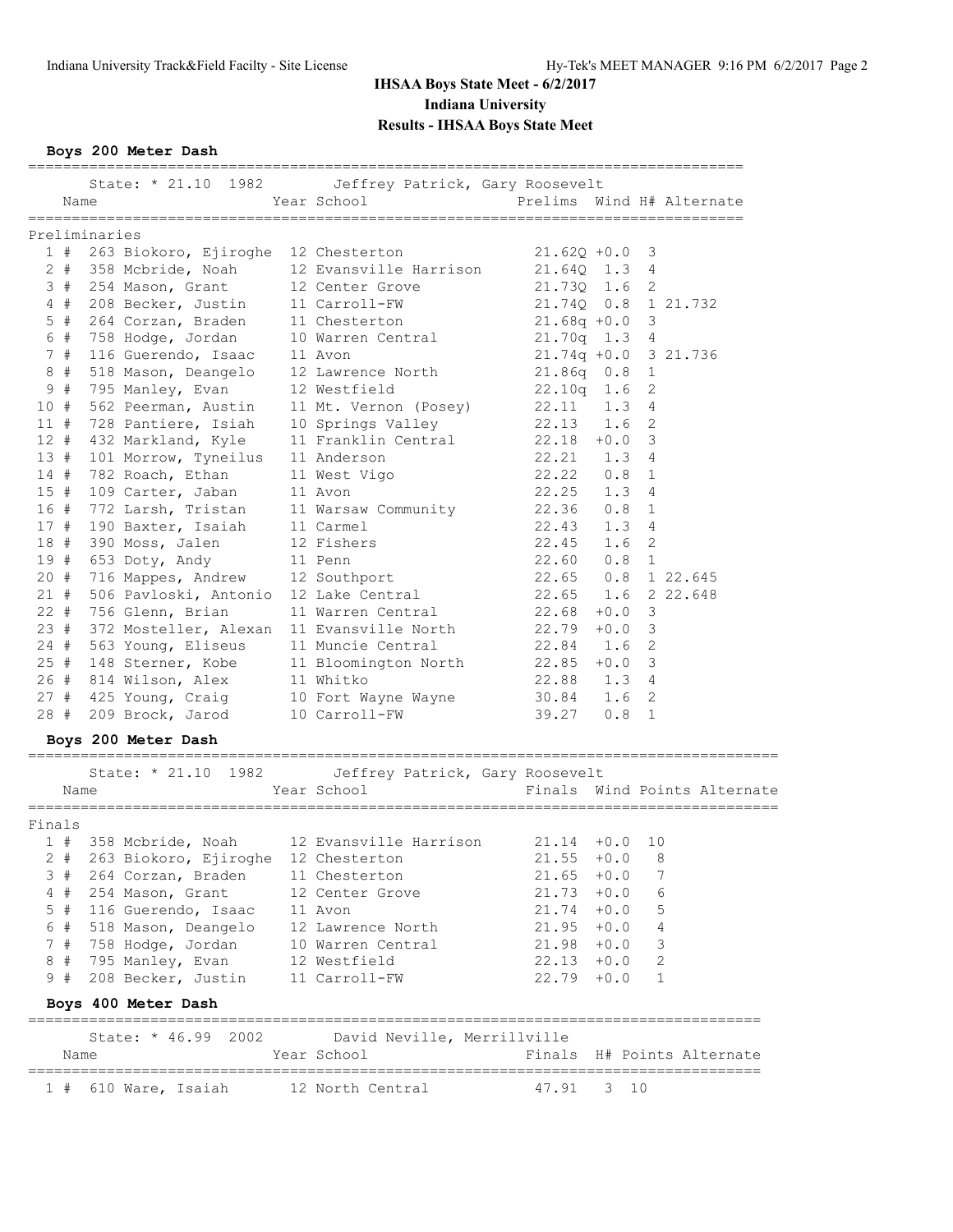|         |    | Boys 400 Meter Dash                 |                                                       |            |                |                |
|---------|----|-------------------------------------|-------------------------------------------------------|------------|----------------|----------------|
|         |    | 2 # 223 Johnson, Sean 11 Cascade    |                                                       | 48.71      | 3              | 8              |
|         |    | 3 # 196 Gudgel, Spencer 11 Carmel   |                                                       | 48.78      | 3 <sup>7</sup> | 7              |
|         |    | 4 # 564 Marcus, Matt 12 Munster     |                                                       | 49.05      | $\overline{2}$ | 6              |
|         |    |                                     | 5 # 592 Hardin, James 11 Noblesville 49.10            |            | 3 <sup>7</sup> | 5              |
|         |    | 6 # 111 DePriest, Peyton 12 Avon    |                                                       | 49.14      | 3 <sup>7</sup> | $\overline{4}$ |
|         |    |                                     | 7 # 560 Lemmons, Brett 12 Morgan Township 49.20       |            | $\mathcal{E}$  | 3              |
|         |    | 8 # 627 Zuercher, Ben 12 Northridge |                                                       | 49.22      | 1              | $\overline{2}$ |
|         | 9# |                                     | 469 Anderson, Lucian 12 Cathedral 49.35               |            | $\overline{2}$ | $\mathbf{1}$   |
|         |    |                                     | 10 # 639 Johnson, Tahj 09 Oak Hill 49.69              |            | $\mathbf{1}$   |                |
|         |    | 11 # 113 Equnyomi, David 12 Avon    |                                                       | 49.74      | 2              | 49.740         |
|         |    |                                     | 11 # 295 Hanlon, Matthew 10 Crown Point 49.74         |            | 3              | 49.740         |
|         |    | 13 # 697 Otley, Gabe 12 Roncalli    |                                                       | 49.80      | 2              |                |
|         |    | 14 # 525 Williams, Shammon 12 Leo   |                                                       | 50.06      |                | 1 50.054       |
|         |    |                                     | 15 # 127 Wagner, Micah 12 Bedford Nort 50.06          |            | $\mathbf{1}$   | 50.058         |
|         |    |                                     | 16 # 140 Dallmann, Antonio 11 Bloomington North 50.22 |            | 3              |                |
|         |    |                                     | 17 # 356 Farmer, Robert 12 Evansville Harrison 50.28  |            | $\overline{c}$ |                |
|         |    |                                     | 18 # 402 Baker, Caleb 12 FW North Side 50.33          |            | $\mathbf{1}$   |                |
|         |    |                                     | 19 # 751 Andrews, Jalen 12 Warren Central 50.48       |            | 2              |                |
|         |    |                                     | 20 # 365 Decoster, Nevin 11 EV Mater Dei 50.51        |            | $\mathbf{1}$   |                |
|         |    |                                     | 21 # 760 Jones, Dallace 12 Warren Central 50.63       |            | $\overline{2}$ |                |
|         |    | 22 # 233 McLean, Noah 12 Castle     |                                                       | 50.66      | $\overline{2}$ |                |
|         |    | 23 # 316 Marling, Michael 12 Delta  |                                                       | 50.97      | $\overline{2}$ |                |
|         |    |                                     | 24 # 738 Parker, Dakota 11 Tippecanoe Valley 51.02    |            | $\mathbf{1}$   |                |
|         |    |                                     | 25 # 143 Jones, Will 12 Bloomington North 51.12       |            | $\mathbf{1}$   |                |
|         |    | 26 # 291 Moon, Harold 10 Concord    |                                                       | 51.34      | $\mathbf{1}$   |                |
| $---$ # |    |                                     | 826 McCullough, David 11 Zionsville                   | <b>DNF</b> | 3              |                |

## **Boys 800 Meter Run**

==================================================================================== State: \* 1:49.25 2011 Austin Mudd, Center Grove

| Name |                                     | Year School in the Senals H# Points Alternate                                                  |               |  |  |
|------|-------------------------------------|------------------------------------------------------------------------------------------------|---------------|--|--|
|      |                                     | 1 # 584 Voelz, Samuel 12 New Palestine 1:52.60 2 10<br>55.600 (55.600) 1:52.594 (56.994)       |               |  |  |
|      |                                     | 2 # 645 Jones, Parker 12 Pendleton Heights 1:52.62 2 8<br>56.576 (56.576) 1:52.612 (56.036)    |               |  |  |
|      |                                     | 3 # 555 Adams, Jacob 12 Michigan City 1:53.02 2 7<br>55.940 (55.940) 1:53.020 (57.080)         |               |  |  |
|      | 57.026 (57.026) 1:53.245 (56.219)   | 4 # 408 Royal, Jalen 12 Fort Wayne Northrop 1:53.25 2 6                                        |               |  |  |
|      | 5 # 118 King, Madison 12 Avon       | 55.858 (55.858) 1:54.585 (58.727)                                                              | $1:54.59$ 2 5 |  |  |
|      |                                     | 6 # 462 Chesterman, Elija 12 Huntington North 1:54.92 1 4<br>57.051 (57.051) 1:54.916 (57.865) |               |  |  |
|      |                                     | 7 # 780 Curl, Mitchell 10 West Lafayette 1:54.98 2 3                                           |               |  |  |
|      |                                     | 8 # 437 McGaha, Chandler 12 Franklin Community 1:55.43 2 2                                     |               |  |  |
|      |                                     | 9 # 779 Griner, Luke 10 Wawasee<br>57.442 (57.442) 1:55.481 (58.039)                           | $1:55.49$ 1 1 |  |  |
|      | 56.234 (56.234) 1:56.379 (1:00.145) | 10 # 500 Tirado, Juan 12 Lafayette Jefferson 1:56.38 2                                         |               |  |  |
|      |                                     | 11 # 746 Martinez, Carlos 11 Valparaiso 1:57.31 2<br>56.054 (56.054) 1:57.301 (1:01.247)       |               |  |  |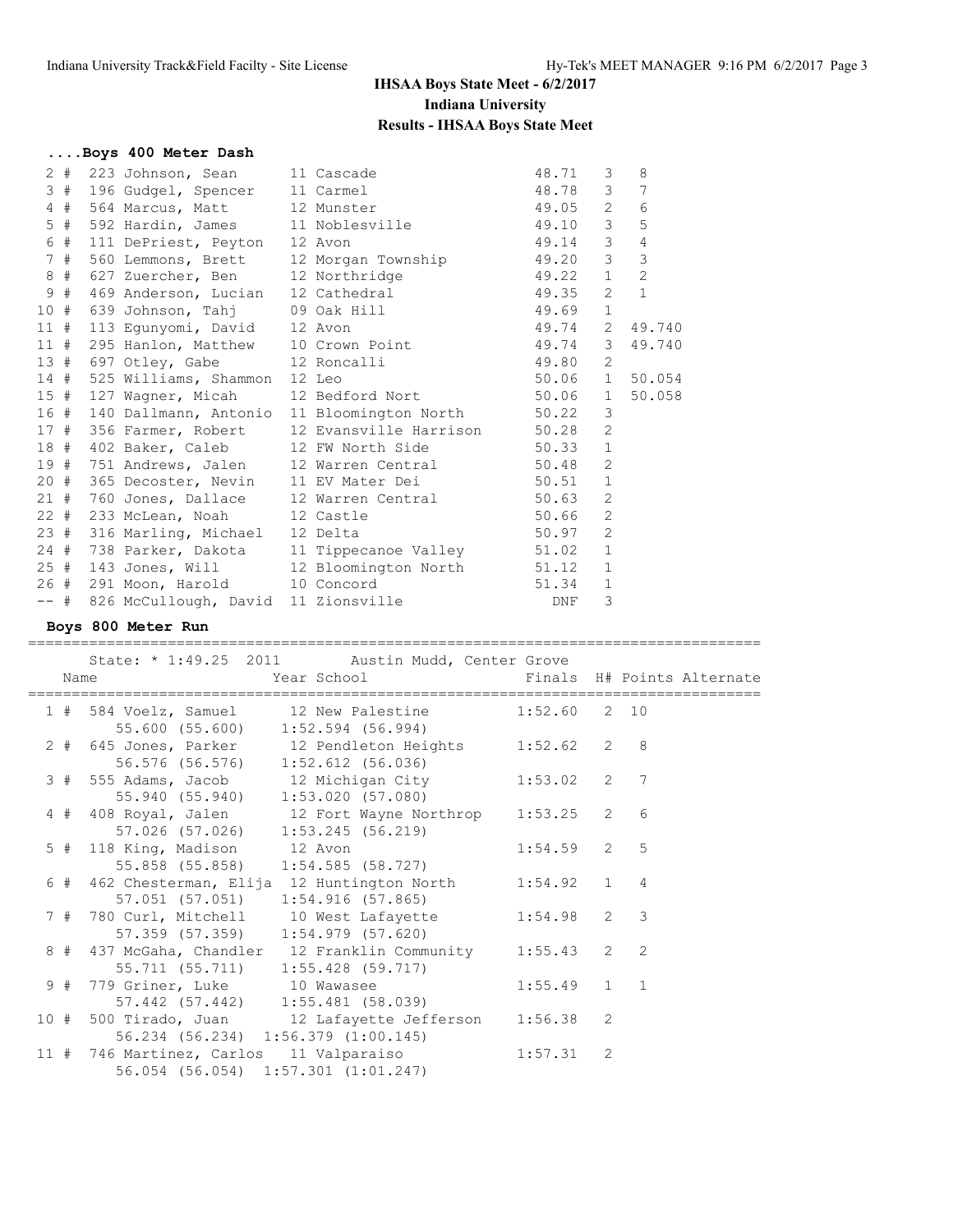| Boys 800 Meter Run                   |                                                                                          |                    |              |            |
|--------------------------------------|------------------------------------------------------------------------------------------|--------------------|--------------|------------|
|                                      | 12 # 761 Liwanag, Fernino 11 Warren Central 1:57.59 1                                    |                    |              |            |
|                                      | 56.698 (56.698) 1:57.586 (1:00.888)                                                      |                    |              |            |
|                                      | 13 # 688 Will, Brandon 12 Portage                                                        | $1:58.35$ 2        |              |            |
|                                      | 57.200 (57.200) 1:58.350 (1:01.150)                                                      |                    |              |            |
|                                      | 14 # 175 Wyman, Wyatt 11 Brown County 1:58.46 1                                          |                    |              |            |
|                                      | $57.702$ $(57.702)$ $1:58.460$ $(1:00.758)$                                              |                    |              |            |
|                                      | 15 # 602 Faler, Adam $\frac{12 \text{ North Central}}{12 \text{ North Central}}$ 1:58.65 |                    | $\mathbf{1}$ |            |
|                                      | 57.935 (57.935) 1:58.643 (1:00.708)                                                      |                    |              |            |
|                                      | 16 # 363 White, Jeremiah 12 Evansville Harrison 1:58.70                                  |                    | $\mathbf{1}$ |            |
|                                      | 56.922 (56.922) 1:58.698 (1:01.776)                                                      |                    |              |            |
| 17 # 396 Werling, Peter 12 Fishers   | 1:59.03                                                                                  |                    | 2            |            |
|                                      | $1:59.022$ $(1:59.022)$ $1:59.027$ $(0.005)$                                             |                    |              |            |
|                                      | 18 # 570 Taylor, Shon 12 New Albany 1:59.33 1                                            |                    |              |            |
|                                      | 56.224 (56.224) 1:59.321 (1:03.097)                                                      |                    |              |            |
|                                      | 19 # 440 Oyer, Zach 12 Goshen                                                            | 1:59.49            | $\mathbf{1}$ |            |
|                                      | 57.110 (57.110) 1:59.486 (1:02.376)                                                      |                    |              |            |
|                                      | 20 # 376 Schadler, Matthew 11 EV Reitz Memoria 2:00.49                                   |                    | 2            |            |
|                                      | 58.433 (58.433) 2:00.484 (1:02.051)                                                      |                    |              |            |
|                                      | 21 # 197 Harris, Trey 11 Carmel<br>56.915 (56.915) 2:00.514 (1:03.599)                   | 2:00.52            |              | 2 2:00.514 |
|                                      |                                                                                          |                    |              |            |
|                                      | 22 # 805 Miller, Derek 12 Westview                                                       | 2:00.52 1 2:00.518 |              |            |
|                                      | 2:00.518 (2:00.518) 2:00.531 (0.013)<br>23 # 605 Lough, Jacob 11 North Central 2:01.13 1 |                    |              |            |
|                                      |                                                                                          |                    |              |            |
|                                      | 56.312 (56.312) 2:01.123 (1:04.811)                                                      |                    |              |            |
|                                      | 24 # 536 Garrett, Tyler 11 Martinsville 2:01.26 1                                        |                    |              |            |
|                                      | 56.847 (56.847) 2:01.258 (1:04.411)                                                      |                    |              |            |
|                                      | 25 # 731 Haley, Thomas 12 TH South Vigo                                                  | 2:02.88            | 1            |            |
|                                      | 58.223 (58.223) 2:02.871 (1:04.648)<br>26 # 379 Willard, Brady 12 Fairfield 2:04.41      |                    |              |            |
|                                      |                                                                                          |                    | $\mathbf{1}$ |            |
|                                      | 56.514 (56.514) 2:04.401 (1:07.887)<br>Bennett, Aaron 12 Westfield FS                    |                    |              |            |
| -- # 786 Bennett, Aaron 12 Westfield |                                                                                          |                    | 2            |            |

### **Boys 1600 Meter Run**

=================================================================================

|  | State: * 4:03.00 2011 Austin Mudd, Center Grove |                                                                                                 |  |
|--|-------------------------------------------------|-------------------------------------------------------------------------------------------------|--|
|  |                                                 | Name The Year School Team and Finals Points Alternate                                           |  |
|  |                                                 |                                                                                                 |  |
|  |                                                 | 1 # 446 Fendel, Gabe 11 Hamilton SE 4:04.70 10                                                  |  |
|  |                                                 | 57.513 (57.513) 1:59.499 (1:01.986) 3:02.204 (1:02.705) 4:04.698 (1:02.494)                     |  |
|  |                                                 | 2 # 376 Schadler, Matthew 11 EV Reitz Memoria 4:13.31 8                                         |  |
|  |                                                 | $1:00.969$ (1:00.969) $2:07.757$ (1:06.788) $3:13.939$ (1:06.182) $4:13.307$ (59.368)           |  |
|  |                                                 | 3 # 807 Stoltzfus, Richmo 11 Westview 4:13.37 7                                                 |  |
|  |                                                 | $1:00.208$ (1:00.208) $2:07.268$ (1:07.060) $3:13.540$ (1:06.272) $4:13.369$ (59.829)           |  |
|  |                                                 | 4 # 470 Hocker, Cole 10 Cathedral 4:13.58 6                                                     |  |
|  |                                                 | $1:00.049$ $(1:00.049)$ $2:07.953$ $(1:07.904)$ $3:14.677$ $(1:06.724)$ $4:13.579$ $(58.902)$   |  |
|  |                                                 | 5 # 645 Jones, Parker 12 Pendleton Heights 4:14.84 5                                            |  |
|  |                                                 | $1:01.309$ $(1:01.309)$ $2:08.487$ $(1:07.178)$ $3:15.482$ $(1:06.995)$ $4:14.840$ $(59.358)$   |  |
|  |                                                 | 6 # 715 Long, Brooks 12 Southmont 4:15.54 4                                                     |  |
|  |                                                 | $1:00.507$ (1:00.507) $2:07.505$ (1:06.998) $3:13.054$ (1:05.549) $4:15.541$ (1:02.487)         |  |
|  |                                                 | 7 # 783 Everetts, Josh 12 Western 4:15.54 3                                                     |  |
|  |                                                 | $1:02.036$ (1:02.036) 2:08.156 (1:06.120) 3:14.333 (1:06.177) 4:15.536 (1:01.203)               |  |
|  |                                                 | 8 # 410 Hamlin, Jesse 10 Fort Wayne Snider 4:16.77 2                                            |  |
|  |                                                 | 1:01.434 (1:01.434) 2:08.358 (1:06.924) 3:15.219 (1:06.861) 4:16.763 (1:01.544)                 |  |
|  |                                                 | 9 # 690 Niederhaus, Justi 11 Princeton Community 4:17.25 1                                      |  |
|  |                                                 | $1:01.195$ $(1:01.195)$ $2:08.202$ $(1:07.007)$ $3:14.894$ $(1:06.692)$ $4:17.242$ $(1:02.348)$ |  |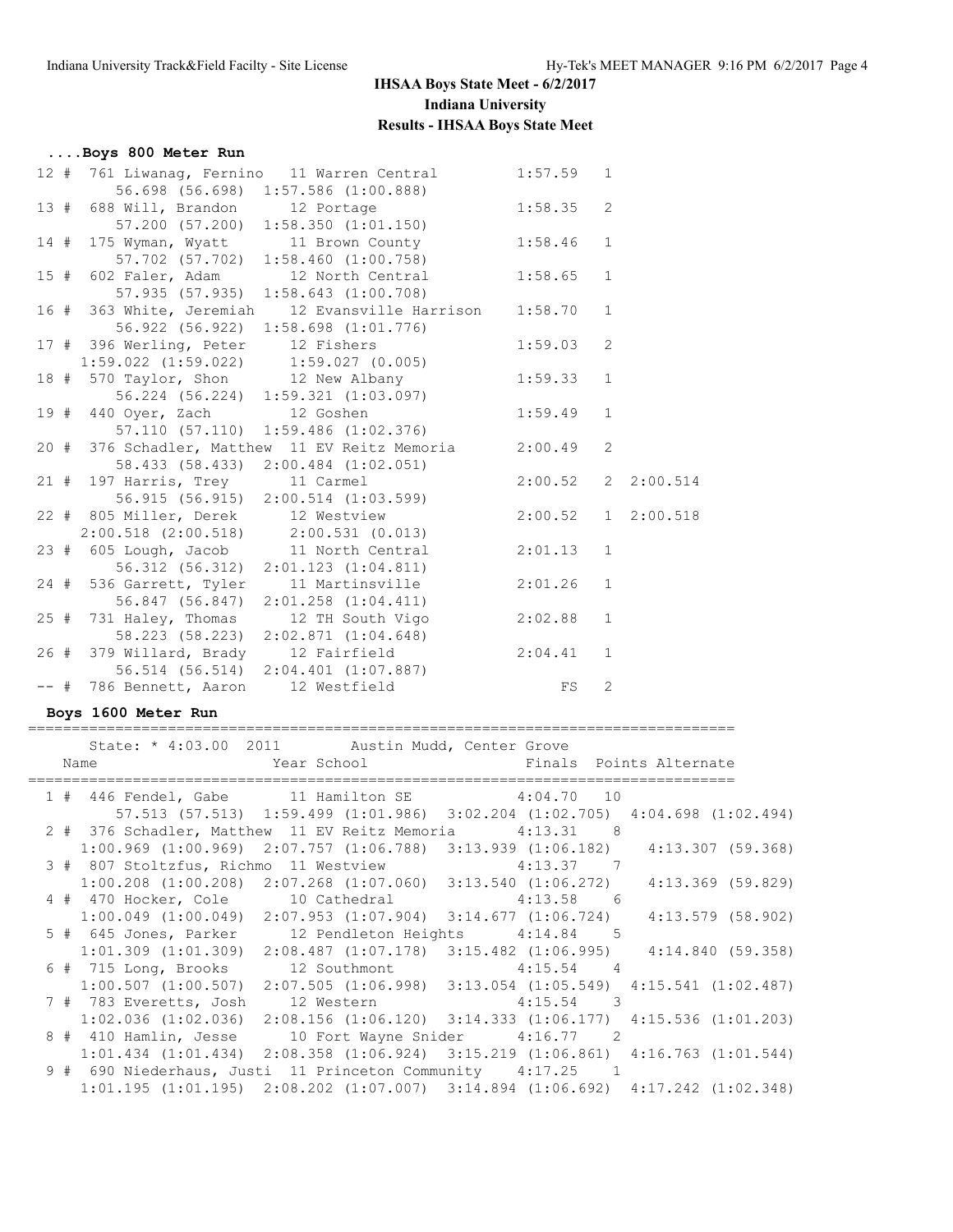### **....Boys 1600 Meter Run**

|  |                                                 | 10 # 125 Goodwin, Justin 11 Barr Reeve 4:17.86  |                                                                         |                         |
|--|-------------------------------------------------|-------------------------------------------------|-------------------------------------------------------------------------|-------------------------|
|  |                                                 | $1:02.232$ $(1:02.232)$ $2:08.714$ $(1:06.482)$ | $3:15.019$ $(1:06.305)$                                                 | $4:17.854$ $(1:02.835)$ |
|  | 11 # 236 Sawyer, Jackson                        | 10 Castle                                       | 4:18.01                                                                 |                         |
|  | $1:01.472$ $(1:01.472)$                         | $2:08.014$ $(1:06.542)$                         | $3:14.044$ $(1:06.030)$                                                 | $4:18.006$ $(1:03.962)$ |
|  | 12 # 211 Powers, Cole                           | 10 Carroll-FW                                   | 4:18.49                                                                 |                         |
|  | $1:01.711$ $(1:01.711)$                         | $2:08.597$ $(1:06.886)$                         | $3:15.572$ $(1:06.975)$                                                 | $4:18.477$ $(1:02.905)$ |
|  | 13 # 603 Hunter, Ian                            | 11 North Central                                | 4:19.43                                                                 |                         |
|  | $1:02.158$ $(1:02.158)$                         | $2:09.508$ $(1:07.350)$                         | $3:16.641$ $(1:07.133)$                                                 | 4:19.427(1:02.786)      |
|  | 14 # 516 Harris, Kyle                           | 12 Lawrence North                               | 4:21.59                                                                 |                         |
|  | $1:01.557$ $(1:01.557)$                         | $2:08.836$ $(1:07.279)$                         | $3:16.539$ $(1:07.703)$                                                 | $4:21.586$ $(1:05.047)$ |
|  | 15 # 714 Vittetow, Kieffer 12 South Putnam      |                                                 | 4:22.63                                                                 |                         |
|  | $1:03.453$ $(1:03.453)$                         | $2:10.654$ $(1:07.201)$                         | $3:18.134$ $(1:07.480)$                                                 | $4:22.623$ $(1:04.489)$ |
|  | 16 # 717 Yeend, Nick                            | 12 Southwestern                                 | 4:23.35                                                                 |                         |
|  | $1:02.608$ $(1:02.608)$                         | 2:10.597(1:07.989)                              | $3:18.166$ $(1:07.569)$                                                 | $4:23.341$ $(1:05.175)$ |
|  | 17 # 195 Grant, Keelan 11 Carmel                |                                                 | 4:23.63                                                                 |                         |
|  | $1:02.746$ $(1:02.746)$ $2:09.604$ $(1:06.858)$ |                                                 | $3:18.411$ $(1:08.807)$                                                 | $4:23.622$ $(1:05.211)$ |
|  | 18 # 455 Watson, Brayden 12 Hamilton SE         |                                                 | 4:23.77                                                                 |                         |
|  | 1:02.540(1:02.540)                              | 2:09.055(1:06.515)                              | $3:16.800$ $(1:07.746)$                                                 | $4:23.761$ $(1:06.961)$ |
|  | 19 # 685 Quinones, Dillon                       | 12 Portage                                      | 4:25.41                                                                 |                         |
|  | $1:02.311$ $(1:02.311)$                         | $2:09.279$ $(1:06.968)$                         | $3:17.203$ $(1:07.924)$                                                 | $4:25.405$ $(1:08.202)$ |
|  |                                                 | 20 # 769 Hernandez, Zebedi 10 Warsaw Community  | 4:26.58                                                                 |                         |
|  | $1:03.974$ $(1:03.974)$                         | $2:12.279$ $(1:08.305)$                         | $3:20.039$ $(1:07.760)$                                                 | $4:26.580$ $(1:06.541)$ |
|  | 21 # 443 Pine, Ethan                            | 11 Greenwood Community 4:26.74                  |                                                                         |                         |
|  | $1:03.443$ $(1:03.443)$                         | $2:10.067$ $(1:06.625)$                         | $3:18.442$ $(1:08.375)$                                                 | $4:26.734$ $(1:08.292)$ |
|  | 22 # 159 Jack, Gillard                          | 09 Bloomington South                            | 4:27.18                                                                 |                         |
|  | $1:02.855$ $(1:02.855)$                         | $2:09.909$ $(1:07.054)$                         | $3:19.059$ $(1:09.150)$                                                 | $4:27.170$ $(1:08.111)$ |
|  | 23 # 242 Rans, Mitchell                         | 10 Caston                                       | 4:30.55                                                                 |                         |
|  | $1:03.522$ $(1:03.522)$                         | $2:11.214$ $(1:07.692)$                         | $3:19.983$ $(1:08.769)$                                                 | $4:30.545$ $(1:10.562)$ |
|  | 24 # 579 Eagleson, Caleb                        | 12 New Palestine                                | 4:31.67                                                                 |                         |
|  | $1:01.886$ $(1:01.886)$                         | $2:10.396$ $(1:08.510)$                         | $3:20.758$ $(1:10.362)$                                                 | $4:31.661$ $(1:10.903)$ |
|  | 25 # 496 Craig, Dalton                          | 11 Jennings County 4:39.76                      |                                                                         |                         |
|  | $1:01.692$ $(1:01.692)$                         | $2:08.901$ (1:07.209) $2:11.215$ (2.314)        |                                                                         | $4:39.762$ $(2:28.547)$ |
|  | 26 # 304 Whitaker, Josh                         | 11 Crown Point                                  | 4:40.82                                                                 |                         |
|  | $1:04.578$ $(1:04.578)$                         | $2:14.717$ $(1:10.139)$ $3:29.452$ $(1:14.735)$ |                                                                         | 4:40.817(1:11.365)      |
|  | 27 # 512 Merkel, Dakota                         | 12 LaPorte                                      | 4:42.91                                                                 |                         |
|  | $1:03.066$ $(1:03.066)$                         |                                                 | $2:11.984$ $(1:08.918)$ $3:26.596$ $(1:14.612)$ $4:42.898$ $(1:16.302)$ |                         |
|  |                                                 |                                                 |                                                                         |                         |

#### **Boys 3200 Meter Run**

================================================================================= State: \* 8:51.15 2012 Futsum Zienasellassie, North Central Name The Year School The Finals Points Alternate ================================================================================= 1 # 641 Eckstein, Curtis 12 Oldenburg Academy 9:08.54 10 1:03.379 (1:03.379) 2:12.792 (1:09.413) 3:25.306 (1:12.514) 4:36.901 (1:11.595) 5:48.542 (1:11.641) 9:08.533 (3:19.991) 2 # 276 Stidam, Skylar 11 Christian Academ 9:09.69 8 1:03.956 (1:03.956) 2:13.142 (1:09.186) 3:25.380 (1:12.238) 3:25.820 (0.440) 4:37.320 (1:11.500) 9:09.686 (4:32.366) 3 # 201 Miller, Ben 11 Carmel 9:10.74 7 1:04.313 (1:04.313) 2:13.699 (1:09.386) 3:25.531 (1:11.832) 9:10.736 (5:45.205) 4 # 712 McIntire, Bailey 12 South Adams 9:11.42 6 1:01.016 (1:01.016) 2:12.469 (1:11.453) 3:25.161 (1:12.692) 4:37.080 (1:11.919) 9:11.415 (4:34.335) 5 # 268 Kintzele, Jake 11 Chesterton 9:11.49 5 1:03.646 (1:03.646) 4:37.338 (3:33.692) 9:11.485 (4:34.147)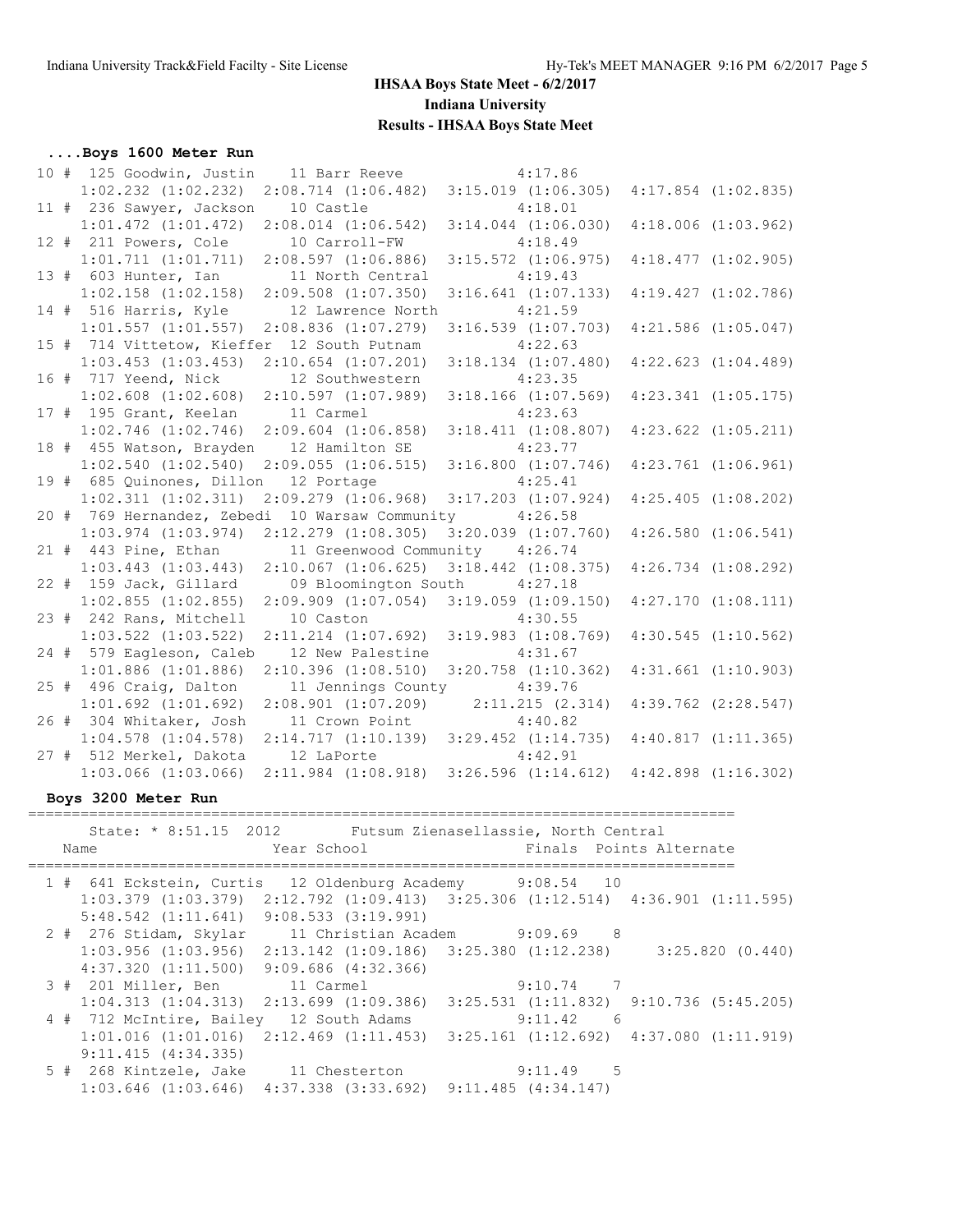## **....Boys 3200 Meter Run**

|  | 6 # 393 Roth, Joshua 12 Fishers                                                                 |             |                                                 |         | $9:12.47$ 4                                                             |                         |
|--|-------------------------------------------------------------------------------------------------|-------------|-------------------------------------------------|---------|-------------------------------------------------------------------------|-------------------------|
|  | 1:05.775 (1:05.775) 2:15.546 (1:09.771) 3:26.186 (1:10.640) 9:12.467 (5:46.281)                 |             |                                                 |         |                                                                         |                         |
|  | 7 # 526 Boyer, Hunter 12 Lowell 9:16.78 3                                                       |             |                                                 |         |                                                                         |                         |
|  | $1:03.813$ $(1:03.813)$                                                                         |             | $2:13.062$ $(1:09.249)$                         |         | $3:25.756$ $(1:12.694)$ $4:37.641$ $(1:11.885)$                         |                         |
|  | $9:16.777$ $(4:39.136)$                                                                         |             |                                                 |         |                                                                         |                         |
|  | 8 # 594 Hoffman, Eric                                                                           |             |                                                 |         | 12 Noblesville 9:17.26 2                                                |                         |
|  | $1:04.959$ $(1:04.959)$                                                                         |             |                                                 |         | $2:15.290$ (1:10.331) 3:26.068 (1:10.778) 4:37.701 (1:11.633)           |                         |
|  | $9:17.255$ $(4:39.554)$                                                                         |             |                                                 |         |                                                                         |                         |
|  | 9 # 527 Fleming, Alec                                                                           |             | 11 Lowell                                       |         | $9:18.47$ 1                                                             |                         |
|  | $1:03.332$ $(1:03.332)$                                                                         |             |                                                 |         | 2:12.619 (1:09.287) 3:25.168 (1:12.549) 4:37.092 (1:11.924)             |                         |
|  | $9:18.461$ $(4:41.369)$                                                                         |             |                                                 |         |                                                                         |                         |
|  | 10 # 386 Kuhn, Samuel 11 Fishers                                                                |             |                                                 |         | 9:21.41                                                                 |                         |
|  | $2:15.834$ $(2:15.834)$                                                                         |             | $3:26.641$ $(1:10.807)$                         |         | $4:38.683$ $(1:12.042)$                                                 | $9:21.407$ $(4:42.724)$ |
|  | 11 # 711 Stephens, Cameron 12 Silver Creek                                                      |             |                                                 | 9:21.61 |                                                                         |                         |
|  | $1:07.691$ $(1:07.691)$                                                                         |             | $2:18.112$ $(1:10.421)$                         |         | $4:39.716$ $(2:21.604)$                                                 | $9:21.601$ $(4:41.885)$ |
|  | 12 # 808 Yoder, Matthew                                                                         | 11 Westview |                                                 | 9:23.34 |                                                                         |                         |
|  | $1:04.125$ $(1:04.125)$                                                                         |             | $2:13.218$ $(1:09.093)$                         |         | $3:25.596$ $(1:12.378)$                                                 | 4:37.416(1:11.820)      |
|  | $9:23.333$ $(4:45.917)$                                                                         |             |                                                 |         |                                                                         |                         |
|  | 13 # 327 Haskett, Austin 10 Edgewood 9:23.49                                                    |             |                                                 |         |                                                                         |                         |
|  | $1:05.203$ $(1:05.203)$                                                                         |             |                                                 |         | $2:16.617$ $(1:11.414)$ $3:28.544$ $(1:11.927)$ $4:40.578$ $(1:12.034)$ |                         |
|  | $9:23.487$ $(4:42.909)$                                                                         |             |                                                 |         |                                                                         |                         |
|  | 14 # 162 Shaw, Ian                                                                              |             | 10 Bloomington South 9:27.38                    |         |                                                                         |                         |
|  | $1:06.571$ $(1:06.571)$                                                                         |             |                                                 |         | $2:17.501$ (1:10.930) 3:29.055 (1:11.554) 4:42.373 (1:13.318)           |                         |
|  | $9:27.373$ $(4:45.000)$                                                                         |             |                                                 |         |                                                                         |                         |
|  | 15 # 729 Simpson, Leo                                                                           |             | 11 Tell City 9:27.67                            |         |                                                                         |                         |
|  | $1:05.815$ $(1:05.815)$                                                                         |             |                                                 |         | $2:16.824$ (1:11.009) $3:28.316$ (1:11.492) $3:28.771$ (0.455)          |                         |
|  | $4:41.392$ $(1:12.621)$                                                                         |             | $9:27.666$ $(4:46.274)$                         |         |                                                                         |                         |
|  | 16 # 168 Urban, Joshua                                                                          |             | 12 Brebeuf Jesuit 9:35.25                       |         |                                                                         |                         |
|  | $1:06.551$ $(1:06.551)$                                                                         |             |                                                 |         | $2:16.874$ (1:10.323) 3:27.950 (1:11.076) 4:39.786 (1:11.836)           |                         |
|  | $9:35.243$ $(4:55.457)$                                                                         |             |                                                 |         |                                                                         |                         |
|  | 17 # 454 Wagoner, Ben                                                                           |             | 12 Hamilton SE 9:35.59                          |         |                                                                         |                         |
|  | $1:05.525$ $(1:05.525)$                                                                         |             | $2:15.027$ $(1:09.502)$ $4:37.622$ $(2:22.595)$ |         |                                                                         | 9:35.590(4:57.968)      |
|  | 18 # 282 Allen, Charlie                                                                         |             | 11 Columbus North 9:36.24                       |         |                                                                         |                         |
|  | $1:07.027$ $(1:07.027)$                                                                         |             |                                                 |         | 2:17.727 (1:10.700) 3:29.297 (1:11.570) 4:42.086 (1:12.789)             |                         |
|  | $9:36.232$ $(4:54.146)$                                                                         |             |                                                 |         |                                                                         |                         |
|  | 19 # 649 Upton, Luke                                                                            |             | 10 Pendleton Heights 9:43.09                    |         |                                                                         |                         |
|  | $1:06.058$ $(1:06.058)$                                                                         |             |                                                 |         | $2:16.445$ (1:10.387) 3:27.780 (1:11.335) 4:40.812 (1:13.032)           |                         |
|  | $9:43.084$ $(5:02.272)$<br>20 # 661 Graham, Marcus                                              |             | 12 Perry Central 9:44.42                        |         |                                                                         |                         |
|  | $1:09.395$ $(1:09.395)$                                                                         |             |                                                 |         | $2:19.766$ (1:10.371) 3:29.012 (1:09.246) 4:41.744 (1:12.732)           |                         |
|  | 9:44.417(5:02.673)                                                                              |             |                                                 |         |                                                                         |                         |
|  | 21 # 603 Hunter, Ian                                                                            |             | 11 North Central                                |         | 9:47.73                                                                 |                         |
|  | $1:06.112$ $(1:06.112)$ $2:17.298$ $(1:11.186)$ $3:29.471$ $(1:12.173)$ $4:43.475$ $(1:14.004)$ |             |                                                 |         |                                                                         |                         |
|  | $9:47.721$ $(5:04.246)$                                                                         |             |                                                 |         |                                                                         |                         |
|  | 22 # 698 Perkins, Nicholas 10 Roncalli                                                          |             |                                                 |         | 9:52.61                                                                 |                         |
|  | 1:09.751 (1:09.751) 2:21.346 (1:11.595) 3:34.702 (1:13.356) 4:49.639 (1:14.937)                 |             |                                                 |         |                                                                         |                         |
|  | $9:52.607$ (5:02.968)                                                                           |             |                                                 |         |                                                                         |                         |
|  | 23 # 807 Stoltzfus, Richmo 11 Westview                                                          |             |                                                 |         | 9:55.14                                                                 |                         |
|  | $1:06.366$ $(1:06.366)$ $2:17.956$ $(1:11.590)$ $3:29.429$ $(1:11.473)$ $4:43.071$ $(1:13.642)$ |             |                                                 |         |                                                                         |                         |
|  | $9:55.134$ $(5:12.063)$                                                                         |             |                                                 |         |                                                                         |                         |
|  | 24 # 695 Rohr, Thomas 11 Rochester Community 9:57.88                                            |             |                                                 |         |                                                                         |                         |
|  | $1:08.369$ $(1:08.369)$ $2:19.224$ $(1:10.855)$ $3:30.649$ $(1:11.425)$ $4:43.837$ $(1:13.188)$ |             |                                                 |         |                                                                         |                         |
|  | $9:57.871$ $(5:14.034)$                                                                         |             |                                                 |         |                                                                         |                         |
|  |                                                                                                 |             |                                                 |         |                                                                         |                         |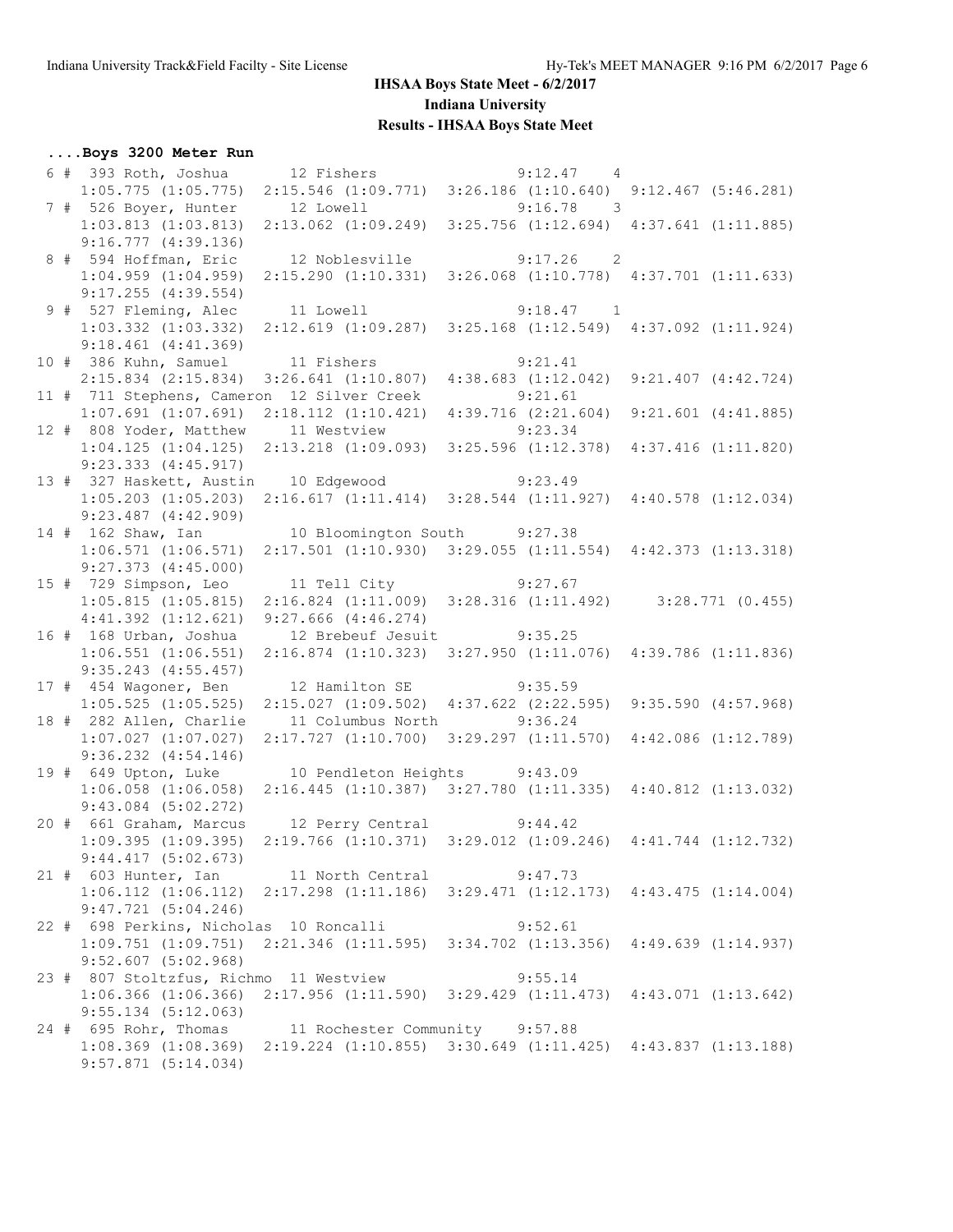## **....Boys 3200 Meter Run**

| 25 # 378 Miller, Landon            | 12 Fairfield                                                                                    | 9:59.76                                                                 |  |
|------------------------------------|-------------------------------------------------------------------------------------------------|-------------------------------------------------------------------------|--|
| $1:05.161$ $(1:05.161)$            |                                                                                                 | $2:16.358$ $(1:11.197)$ $3:28.877$ $(1:12.519)$ $4:44.621$ $(1:15.744)$ |  |
| $8:43.531$ $(3:58.910)$            | $9:59.753$ $(1:16.222)$                                                                         |                                                                         |  |
|                                    | 26 # 543 Persin, Will 11 McCutcheon                                                             | 10:18.23                                                                |  |
|                                    | $1:04.382$ $(1:04.382)$ $2:15.045$ $(1:10.663)$ $3:29.196$ $(1:14.151)$ $4:46.276$ $(1:17.080)$ |                                                                         |  |
|                                    | $8:55.691$ (4:09.415) 10:18.229 (1:22.538)                                                      |                                                                         |  |
| 27 # 783 Everetts, Josh 12 Western |                                                                                                 | 10:28.10                                                                |  |
|                                    | $1:12.612$ $(1:12.612)$ $2:29.492$ $(1:16.880)$ $3:48.447$ $(1:18.955)$ $5:07.607$ $(1:19.160)$ |                                                                         |  |
|                                    | $9:12.098$ $(4:04.491)$ $10:28.093$ $(1:15.995)$                                                |                                                                         |  |

#### **Boys 110 Meter Hurdles**

|        |               |                          | State: * 13.64 1976 Jerry Hill, Arsenal Technical<br>Year School The Prelims Wind H# Alternate                                                                                   |                       |        |                |  |
|--------|---------------|--------------------------|----------------------------------------------------------------------------------------------------------------------------------------------------------------------------------|-----------------------|--------|----------------|--|
| Name   |               |                          |                                                                                                                                                                                  |                       |        |                |  |
|        | Preliminaries |                          |                                                                                                                                                                                  |                       |        |                |  |
|        |               |                          | 1 # 680 Finley, Daveon 12 Portage 14.350 +0.0 1                                                                                                                                  |                       |        |                |  |
|        |               |                          | 2 # 693 Ettel, Tyler 12 Providence                                                                                                                                               | $14.49Q - 0.4$ 2      |        |                |  |
|        |               |                          | 3 # 409 Vaughn, Shaton 11 Fort Wayne Northrop 14.560 -0.2 3                                                                                                                      |                       |        |                |  |
|        |               |                          | 4 # 248 Goines, Christian 12 Center Grove 14.510 -0.4 2                                                                                                                          |                       |        |                |  |
|        |               |                          | 5 # 154 Budde, Kaleb 12 Bloomington South 14.530 +0.0 1                                                                                                                          |                       |        |                |  |
| 6 #    |               |                          | 754 Byrdsong, Bryce 12 Warren Central 14.590 -0.2 3                                                                                                                              |                       |        |                |  |
| 7#     |               |                          | 703 Gonzalez, Tremain 11 Silver Creek 14.66q -0.4 2<br>664 Black, Daryl 11 Pike 14.72q -0.2 3                                                                                    |                       |        |                |  |
| 8#     |               | 664 Black, Daryl 11 Pike |                                                                                                                                                                                  |                       |        |                |  |
|        |               |                          | 9 # 374 Cunningham, Stace 11 EV Reitz Memoria 14.73q +0.0 1                                                                                                                      |                       |        |                |  |
|        |               |                          | 10 # 753 Baryoh, Moses 12 Warren Central 14.78 +0.0 1<br>11 # 606 Maguire, Cole 11 North Central 14.83 -0.4 2                                                                    |                       |        |                |  |
|        |               |                          |                                                                                                                                                                                  |                       |        |                |  |
|        |               |                          |                                                                                                                                                                                  |                       |        |                |  |
|        |               |                          |                                                                                                                                                                                  |                       |        |                |  |
|        |               |                          | 12 # 421 Daniels, Zach 12 Fort Wayne Wayne 14.88 -0.2 3<br>13 # 828 Paden, Eric 11 Zionsville 14.94 -0.4 2<br>14.94 -0.4 2<br>15 # 104 Williams, Cameron 10 Andrean 14.98 -0.4 2 |                       |        |                |  |
|        |               |                          |                                                                                                                                                                                  |                       |        |                |  |
|        |               |                          | 16 # 614 Wiggins, Josh 12 North Posey 15.01 -0.2 3<br>17 # 458 Snyder, Jacob 12 Heritage Christian 15.04 +0.0 1                                                                  |                       |        |                |  |
|        |               |                          |                                                                                                                                                                                  |                       |        |                |  |
|        |               |                          | 18 # 510 Raatz, Tanner 12 Lakeland 15.08 +0.0<br>19 # 279 Lloyd, Owen 12 Clinton Prairie 15.17 +0.0                                                                              |                       |        | $\overline{1}$ |  |
|        |               |                          |                                                                                                                                                                                  |                       |        | $\overline{1}$ |  |
| 20#    |               |                          | 747 Parks, Kullen 12 Valparaiso 15.20 -0.2 3                                                                                                                                     |                       |        |                |  |
|        |               |                          | 21 # 497 Kerrn, Ken 12 Jimtown 15.21 +0.0 1<br>22 # 634 Stump, Jacob 12 Northwood 15.22 -0.2 3                                                                                   |                       |        |                |  |
|        |               |                          |                                                                                                                                                                                  |                       |        |                |  |
|        |               |                          | 23 # 557 Mackowicz, Seth 12 Mishawaka 15.23 -0.2 3 15.222                                                                                                                        |                       |        |                |  |
|        |               |                          |                                                                                                                                                                                  | $15.23 -0.4$ 2 15.224 |        |                |  |
|        |               |                          | 24 # 481 DeWitt, Sam 11 Jasper 15.23 -0.4 2<br>25 # 733 Hills, Seth 12 TH South Vigo 15.26 -0.4 2                                                                                |                       |        |                |  |
|        |               |                          | 26 # 499 Boehm, Cooper 10 Laf Central Cath 15.29 -0.2 3                                                                                                                          |                       |        |                |  |
| $--$ # |               |                          | 436 Wilkins, Raekwon 12 Franklin Central                                                                                                                                         | FS                    | $+0.0$ | $\overline{1}$ |  |

## **Boys 110 Meter Hurdles**

|        | Name | State: * 13.64 1976                       | Jerry Hill, Arsenal Technical<br>Year School |       |        |   | Finals Wind Points Alternate |
|--------|------|-------------------------------------------|----------------------------------------------|-------|--------|---|------------------------------|
| Finals |      |                                           |                                              |       |        |   |                              |
|        |      | 1 # 680 Finley, Daveon                    | 12 Portage                                   | 13.77 | NWI 10 |   |                              |
|        |      | 2 # 409 Vaughn, Shaton                    | 11 Fort Wayne Northrop                       | 14.16 | NWI 8  |   |                              |
|        |      | 3 # 154 Budde, Kaleb                      | 12 Bloomington South                         | 14.23 | NWI    |   |                              |
|        |      | 4 # 693 Ettel, Tyler                      | 12 Providence                                | 14.24 | NWI    | 6 |                              |
|        |      | 5 # 703 Gonzalez, Tremain 11 Silver Creek |                                              | 14.36 | NWI    | 5 |                              |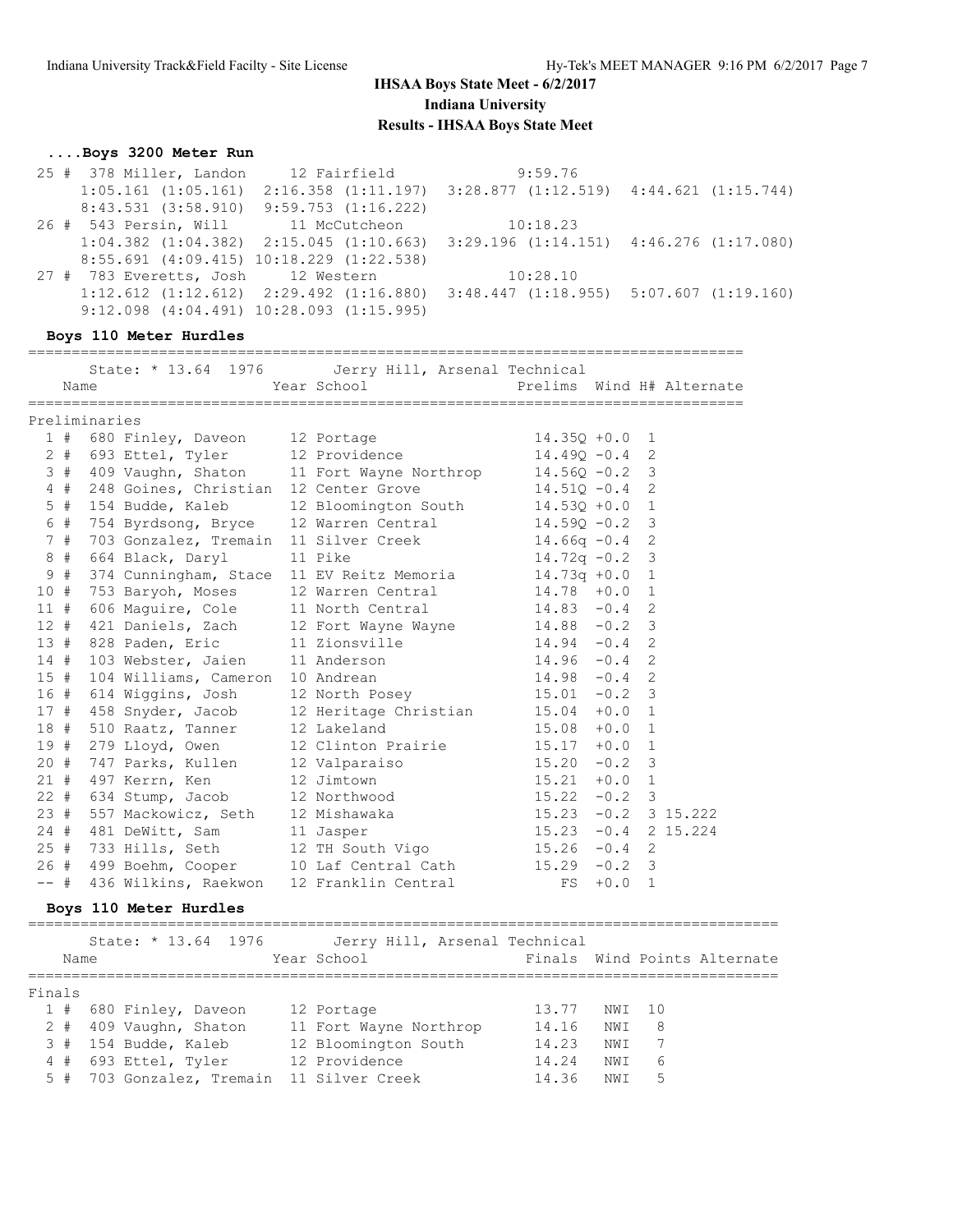#### **....Boys 110 Meter Hurdles**

|  | 6 # 248 Goines, Christian 12 Center Grove |                                                | 14.42 NWI 4 |                            |
|--|-------------------------------------------|------------------------------------------------|-------------|----------------------------|
|  | 7 # 664 Black, Daryl                      | 11 Pike                                        | 14.44 NWI 3 |                            |
|  | 8 # 754 Byrdsong, Bryce 12 Warren Central |                                                | 14.56 NWI 2 |                            |
|  |                                           | -- # 374 Cunningham, Stace 11 EV Reitz Memoria |             | DO NWI Failed to clear all |

#### **Boys 300 Meter Hurdles**

|     | Name                                 | State: * 36.26 2007 Bryce Brown, Harrison<br>Year School Tinals H# Points Alternate                                                 |           |                |                |
|-----|--------------------------------------|-------------------------------------------------------------------------------------------------------------------------------------|-----------|----------------|----------------|
|     |                                      |                                                                                                                                     |           |                |                |
|     |                                      | 1 # 409 Vaughn, Shaton 11 Fort Wayne Northrop 37.45 3 10<br>2 # 207 Walker, Jalen 12 Carmel 37.91 2 8                               |           |                |                |
|     |                                      | 3 # 606 Maguire, Cole 11 North Central 38.33 3 7                                                                                    |           |                |                |
|     |                                      | 4 # 250 Hohlt, Trevor 12 Center Grove 38.69 3 6                                                                                     |           |                |                |
| 5#  |                                      | 765 Tutsie, Michael 12 Warren Central 38.79 3 5                                                                                     |           |                |                |
| 6 # |                                      | 794 Mamaril, Justin 12 Westfield 38.95 2 4                                                                                          |           |                |                |
|     |                                      |                                                                                                                                     |           |                |                |
|     |                                      | 7 # 421 Daniels, Zach 12 Fort Wayne Wayne 38.96 3 3<br>8 # 638 Felger, Dylan 11 Norwell 39.00 3 2                                   |           |                |                |
|     |                                      | 9 # 754 Byrdsong, Bryce 12 Warren Central 39.05 2                                                                                   |           |                | $\overline{1}$ |
|     |                                      |                                                                                                                                     |           |                |                |
|     |                                      |                                                                                                                                     |           |                |                |
|     |                                      | 10 # 803 Wray, Dainon 12 Westfield 39.06 3<br>11 # 655 Mott, Bailey 12 Penn 39.35 1<br>12 # 747 Parks, Kullen 12 Valparaiso 39.42 1 |           |                |                |
|     |                                      | 13 # 262 Delaney, Steven 11 Charlestown 39.56 1                                                                                     |           |                |                |
|     |                                      | 14 # 458 Snyder, Jacob 12 Heritage Christian 39.57                                                                                  |           | 2              |                |
|     |                                      | 15 # 614 Wiggins, Josh 12 North Posey 39.60 2<br>16 # 456 Zappala, Giovanni 11 Harrison-WL 39.72 3                                  |           |                |                |
|     |                                      |                                                                                                                                     |           |                |                |
|     |                                      | 17 # 733 Hills, Seth 12 TH South Vigo 39.75 1<br>18 # 472 Sanders, Luke 12 Cathedral 39.93 2                                        |           |                |                |
|     |                                      |                                                                                                                                     |           |                |                |
|     |                                      | 19 # 546 Brookshire, Kayli 12 Merrillville 39.99                                                                                    |           | $\overline{c}$ |                |
|     |                                      | 20 # 600 Corbett, Malcolm 11 North Central 40.23<br>21 # 713 Burkhart, Steven 10 South Knox 40.44                                   |           | 2              |                |
|     |                                      |                                                                                                                                     |           | $\mathbf{1}$   |                |
|     | 22 # 513 Steder, Ryan 11 LaPorte     |                                                                                                                                     | $40.55$ 1 |                |                |
|     |                                      | 23 # 495 Smigel, Nicolas 12 Jeffersonville 41.28                                                                                    |           | $\mathbf{1}$   |                |
|     |                                      | 24 # 557 Mackowicz, Seth 12 Mishawaka 41.42 1                                                                                       |           |                | 41.412         |
|     | 25 # 377 Kitson, Connor 11 Fairfield |                                                                                                                                     | 41.42 1   |                | 41.419         |
|     |                                      | 26 # 374 Cunningham, Stace 11 EV Reitz Memoria 42.65 2<br>-- # 126 Wagner, Garrett 11 Batesville 10 DNF 3                           |           |                |                |
|     |                                      |                                                                                                                                     |           |                |                |

## **Boys 4x100 Meter Relay**

==================================================================================== State: \* 41.02 1982 , Gary Roosevelt D Young, J Patrick, G Moore, A Price School **Finals H# Points Alternate** ==================================================================================== 1 Carroll (Fort Wayne) 'A' 41.06 3 10 1) #208 Becker, Justin 11 2) #212 Schmeling, Jordan 12 3) #213 Shank, Cameron 11 4) #214 Tapp, Connor 12 2 Avon 'A' 41.20 3 8 1) #109 Carter, Jaban 11 2) #112 DuPriest, Corey 12 3) #116 Guerendo, Isaac 11 4) #121 Richardson, Raphael 12 3 Chesterton 'A' 41.45 3 7 1) #263 Biokoro, Ejiroghene 12 2) #264 Corzan, Braden 11 3) #265 Corzan, Darren 12 4) #271 Razo, Louie 11 4 Warren Central 'A' 41.66 3 6 1) #756 Glenn, Brian 11 2) #758 Hodge, Jordan 10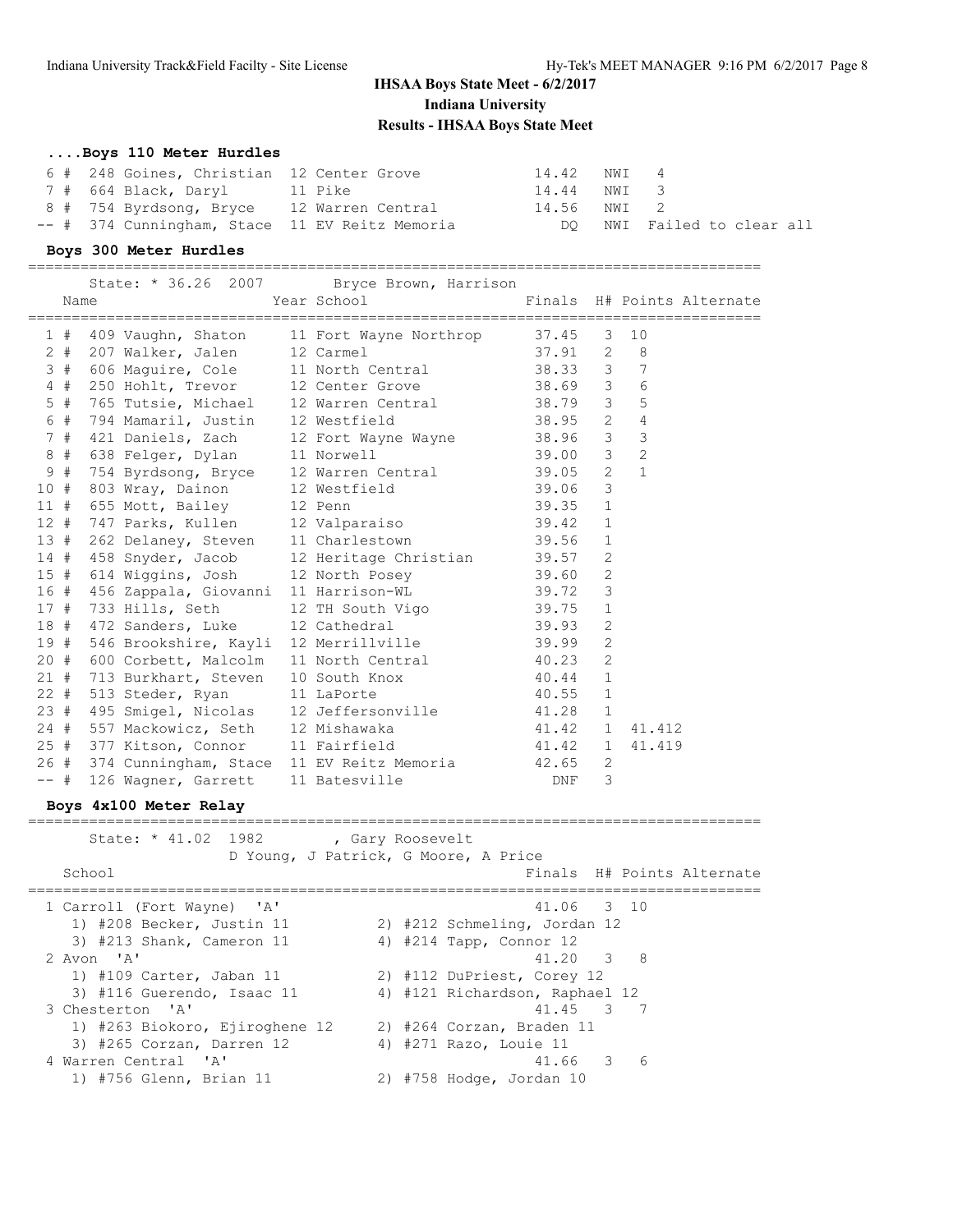## **....Boys 4x100 Meter Relay**

| 3) #764 Sheard, Tyland 12       |  | 4) #759 Jackson, George 11          |
|---------------------------------|--|-------------------------------------|
| 5 Lake Central 'A'              |  | 42.01<br>$\overline{\phantom{0}}^2$ |
| 1) #501 Benson, Josh 12         |  | 2) #507 Sellers, Keon 11            |
| 3) #506 Pavloski, Antonio 12    |  | 4) #505 Giles, Anthony 12           |
| 6 Carmel 'A'                    |  | 42.12 3                             |
| 1) #205 Smith, Nick 12          |  | 2) #191 Brown-Baez, Alex 11         |
| 3) #207 Walker, Jalen 12        |  | 4) #200 Lipe, Ryan 12               |
| 7 Ben Davis 'A'                 |  | 42.23<br>3                          |
| 1) #128 Akinniranye, Daniel 12  |  | 2) #132 Ladd, Julian 12             |
|                                 |  |                                     |
| 3) #133 Lawal, Jamiu 12         |  | 4) #136 Thomas, Noah 12             |
| 8 Evansville Harrison 'A'       |  | 42.28<br>3                          |
| 1) #355 Daniels, Ty'Wan 11      |  | 2) #362 Whipple, Trey 10            |
| 3) #357 Harvey, Elijah 12       |  | 4) #358 Mcbride, Noah 12            |
| 9 Center Grove 'A'              |  | 42.35<br>3                          |
| 1) #255 Matheson, Gavin 10      |  | 2) #250 Hohlt, Trevor 12            |
| 3) #256 McCoy, Titus 12         |  | 4) #254 Mason, Grant 12             |
| 10 Hamilton Southeastern 'A'    |  | 42.60<br>$\mathbf{1}$               |
| 1) #445 Boyd, Jack 11           |  | 2) #448 Malone, Noah 09             |
| 3) #452 Phillips, Isaiah 11     |  | 4) #449 Maxey, Chase 11             |
| 11 Fishers 'A'                  |  | 42.64<br>2                          |
| 1) #381 Cartagena, AsaSaunee 10 |  | 2) #391 Norton, Benjamin 11         |
| 3) #395 Syrus, William 11       |  | 4) #390 Moss, Jalen 12              |
|                                 |  |                                     |
| 12 Brownsburg 'A'               |  | 42.65<br>2                          |
| 1) #178 Hammond, Jonathan 12    |  | 2) #180 Kirtz, Bryce 10             |
| 3) #182 Nutall, Leigh 11        |  | 4) #184 Sumpter-Bey, Shai 10        |
| 13 Warsaw Community 'A'         |  | 42.86<br>$\overline{2}$             |
| 1) #770 Kilburn, Rane 12        |  | 2) #774 McGarvey, Will 11           |
| 3) #777 Wade, Alijah 10         |  | 4) #772 Larsh, Tristan 11           |
| 14 Columbus North 'A'           |  | 42.91<br>-2                         |
| 1) #283 Bandy, Cortez 11        |  | 2) #286 Hunter, Damon 11            |
| 3) #285 Flemmons, Jaylen 11     |  | 4) #284 Burton, Mitchell 12         |
| 15 Northwood 'A'                |  | 42.98<br>$\mathbf{1}$               |
| 1) #631 Parker, Landon 10       |  | 2) #632 Pratcher, Terrell 11        |
| 3) #629 Griffin, Garrett 12     |  | 4) #635 Yoder, Brayton 11           |
| 16 Fort Wayne Wayne 'A'         |  | 42.99<br>$\mathbf{1}$               |
| 1) #419 Adams, Aarik 10         |  |                                     |
|                                 |  | 2) #849 Allen, John 11              |
| 3) #420 Cotton, Patrick 12      |  | 4) #421 Daniels, Zach 12            |
| 17 Elkhart Central 'A'          |  | 42.99<br>$\mathbf{1}$               |
| 1) #337 Gilbert, Bernard 11     |  | 2) #347 Webb, JT 12                 |
| 3) #340 Johnson, Desmond 11     |  | 4) #341 Moon, Adam 11               |
| 18 Westfield 'A'                |  | 43.08<br>2                          |
| 1) #790 Henson, Dorian 10       |  | 2) #795 Manley, Evan 12             |
| 3) #804 Zolto, Chris 12         |  | 4) #801 Rodgers, Nolan 12           |
| 19 Fort Wayne South Side 'A'    |  | 43.36<br>$\mathbf{1}$               |
| 1) #413 Davis, Thomas 11        |  | 2) #415 Hairston, Marcalin 1        |
| 3) #416 Humphrey, Greg 10       |  | 4) #414 Ford, Birt 10               |
| 20 Martinsville 'A'             |  | 43.54 1                             |
| 1) #542 Williams, Corbin 11     |  | 2) #538 Hamilton, Zach 10           |
|                                 |  |                                     |
| 3) #541 Tribby, Colton 12       |  | 4) #539 Johnson, Jaylin 12          |
| 21 Castle 'A'                   |  | 43.68 1                             |
| 1) #227 Burkins, Miles 11       |  | 2) #230 Clark, Jackson 11           |
| 3) #238 Slaughter, Trey 12      |  | 4) #232 Higginson, Jadrien 1        |
| 22 Silver Creek 'A'             |  | 43.80<br>$\mathbf{1}$               |
| 1) #705 Hoffman, Bradon 11      |  | 2) #704 Graf, Jacob 10              |
| 3) #706 Lukes, Isesis 11        |  | 4) #703 Gonzalez, Tremaine 1        |
|                                 |  |                                     |

| 3) #764 Sheard, Tyland 12                        |  | 4) #759 Jackson, George 11             |
|--------------------------------------------------|--|----------------------------------------|
| 5 Lake Central 'A'                               |  | 42.01<br>2<br>5                        |
| 1) #501 Benson, Josh 12                          |  | 2) #507 Sellers, Keon 11               |
| 3) #506 Pavloski, Antonio 12                     |  | 4) #505 Giles, Anthony 12              |
| 6 Carmel 'A'                                     |  | 42.12<br>4<br>$\overline{\phantom{a}}$ |
| 1) #205 Smith, Nick 12                           |  | 2) #191 Brown-Baez, Alex 11            |
| 3) #207 Walker, Jalen 12                         |  | 4) #200 Lipe, Ryan 12                  |
| 7 Ben Davis 'A'                                  |  | 42.23<br>3<br>3                        |
| 1) #128 Akinniranye, Daniel 12                   |  | 2) #132 Ladd, Julian 12                |
| 3) #133 Lawal, Jamiu 12                          |  | 4) #136 Thomas, Noah 12                |
| 8 Evansville Harrison 'A'                        |  | 42.28<br>3<br>2                        |
| 1) #355 Daniels, Ty'Wan 11                       |  | 2) #362 Whipple, Trey 10               |
| 3) #357 Harvey, Elijah 12                        |  | 4) #358 Mcbride, Noah 12               |
| 9 Center Grove 'A'                               |  | 42.35<br>$\mathbf{1}$<br>3             |
| 1) #255 Matheson, Gavin 10                       |  | 2) #250 Hohlt, Trevor 12               |
| 3) #256 McCoy, Titus 12                          |  | 4) #254 Mason, Grant 12                |
| 10 Hamilton Southeastern 'A'                     |  | 42.60<br>$\mathbf 1$                   |
| 1) #445 Boyd, Jack 11                            |  | 2) #448 Malone, Noah 09                |
| 3) #452 Phillips, Isaiah 11                      |  | 4) #449 Maxey, Chase 11                |
| 11 Fishers 'A'                                   |  | 42.64<br>2                             |
| 1) #381 Cartagena, AsaSaunee 10                  |  | 2) #391 Norton, Benjamin 11            |
|                                                  |  |                                        |
| 3) #395 Syrus, William 11                        |  | 4) #390 Moss, Jalen 12                 |
| 12 Brownsburg 'A'                                |  | 42.65<br>2                             |
| 1) #178 Hammond, Jonathan 12                     |  | 2) #180 Kirtz, Bryce 10                |
| 3) #182 Nutall, Leigh 11                         |  | 4) #184 Sumpter-Bey, Shai 10           |
| 13 Warsaw Community 'A'                          |  | 42.86<br>2                             |
| 1) #770 Kilburn, Rane 12                         |  | 2) #774 McGarvey, Will 11              |
| 3) #777 Wade, Alijah 10                          |  | 4) #772 Larsh, Tristan 11              |
| 14 Columbus North 'A'                            |  | 42.91<br>2                             |
| 1) #283 Bandy, Cortez 11                         |  | 2) #286 Hunter, Damon 11               |
| 3) #285 Flemmons, Jaylen 11                      |  | 4) #284 Burton, Mitchell 12            |
| 15 Northwood 'A'                                 |  | 42.98<br>$\overline{\phantom{1}}$      |
| 1) #631 Parker, Landon 10                        |  | 2) #632 Pratcher, Terrell 11           |
| 3) #629 Griffin, Garrett 12                      |  | 4) #635 Yoder, Brayton 11              |
| 16 Fort Wayne Wayne<br>$^{\prime}$ A $^{\prime}$ |  | 42.99<br>1<br>42.982                   |
| 1) #419 Adams, Aarik 10                          |  | 2) #849 Allen, John 11                 |
| 3) #420 Cotton, Patrick 12                       |  | 4) #421 Daniels, Zach 12               |
| 17 Elkhart Central 'A'                           |  | 42.99<br>1 42.987                      |
| 1) #337 Gilbert, Bernard 11                      |  | 2) #347 Webb, JT 12                    |
| 3) #340 Johnson, Desmond 11                      |  | 4) #341 Moon, Adam 11                  |
| 18 Westfield 'A'                                 |  | 43.08<br>2                             |
| 1) #790 Henson, Dorian 10                        |  | 2) #795 Manley, Evan 12                |
| 3) #804 Zolto, Chris 12                          |  | 4) #801 Rodgers, Nolan 12              |
| 19 Fort Wayne South Side 'A'                     |  | 43.36<br>$\overline{1}$                |
| 1) #413 Davis, Thomas 11                         |  | 2) #415 Hairston, Marcalin 12          |
| 3) #416 Humphrey, Greg 10                        |  | 4) #414 Ford, Birt 10                  |
| 20 Martinsville<br>' A'                          |  | 43.54 1                                |
| 1) #542 Williams, Corbin 11                      |  | 2) #538 Hamilton, Zach 10              |
| 3) #541 Tribby, Colton 12                        |  | 4) #539 Johnson, Jaylin 12             |
| 21 Castle 'A'                                    |  | 43.68<br>$\overline{1}$                |
| 1) #227 Burkins, Miles 11                        |  | 2) #230 Clark, Jackson 11              |
| 3) #238 Slaughter, Trey 12                       |  | 4) #232 Higginson, Jadrien 11          |
| 22 Silver Creek 'A'                              |  | 43.80<br>$\mathbf 1$                   |
| 1) #705 Hoffman, Bradon 11                       |  | 2) #704 Graf, Jacob 10                 |
| 3) #706 Lukes, Isesis 11                         |  | 4) #703 Gonzalez, Tremaine 11          |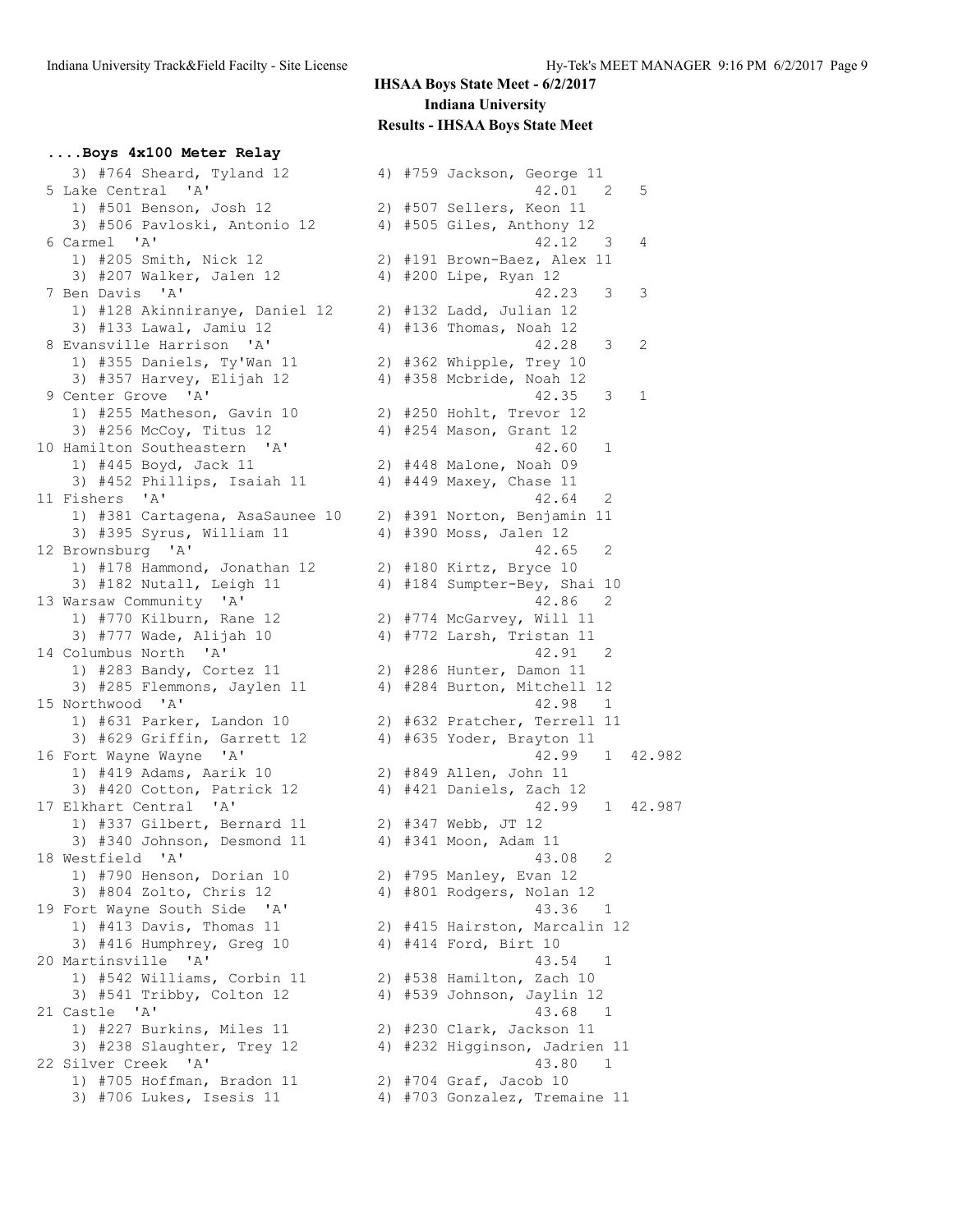#### **....Boys 4x100 Meter Relay**

| 23 Evansville Central 'A'   | 44.11 2                        |
|-----------------------------|--------------------------------|
| 1) #349 Bowman, Jalen 10    | 2) #354 Stewart, Tias 12       |
| 3) #351 Clark, Robert 10    | 4) #352 Evans, Tor'Jon 09      |
| $--$ Pike $'A'$             | $\overline{2}$<br>DNF          |
| 1) #663 Adams, Michael 10   | 2) #664 Black, Daryl 11        |
| 3) #666 Crenshaw, Jaylyn 11 | 4) #674 Shaw, Jarel 12         |
| -- Speedway 'A'             | 2 did not pass baton<br>DNF    |
| 1) #720 Fritz, Andrew 12    | 2) #722 Hampton, Desean 12     |
| 3) #723 Jackson, Sam 11     | 4) #724 Jones, Jacob 12        |
| -- Portage 'A'              | 3 out of zone exh 1 43<br>DO - |
| 1) #680 Finley, Daveon 12   | 2) #681 Gauldin, Elijah 12     |
| 3) #686 Sanchez, Angel 11   | 4) #683 Milledge, Greg 11      |
| -- Bloomington North 'A'    | DQ 1 Out of zone exh 1 45      |
| 1) #138 Ambrosio, Matt 12   | 2) #145 Knight, Isaiah 10      |
| 3) #142 Howard, Curtis 10   | 4) #148 Sterner, Kobe 11       |

====================================================================================

#### **Boys 4x400 Meter Relay**

State: \* 3:13.66 1980 , Gary West Side K Carter, C Peterson, W Monogan, S Burnett School **Finals H**# Points Alternate ==================================================================================== 1 North Central (Indianapolis) 'A' 3:17.79 3 10 1) #599 Clay, Damian 10 2) #600 Corbett, Malcolm 11 3) #606 Maguire, Cole 11 4) #610 Ware, Isaiah 12 1:39.814 (1:39.814) 2:29.178 (49.365) 3:17.786 (48.608) 2 Center Grove 'A' 3:18.10 2 8 1) #249 Hohlt, Sam 10 2) #244 Boyer, Tyler 12 3) #250 Hohlt, Trevor 12 4) #247 Fleener, Matt 11 1:37.780 (1:37.780) 2:28.006 (50.226) 3:18.096 (50.090) 3 New Palestine 'A' 3:18.51 3 7 1) #581 Jenkins, Colby 10 2) #576 Corey, Spencer 12 3) #584 Voelz, Samuel 12 4) #585 Walden, Brady 12 1:39.503 (1:39.503) 2:30.027 (50.525) 3:18.510 (48.483)<br>4 Avon 'A' 3:19.13 3 3:19.13 3 6 1) #113 Egunyomi, David 12 2) #121 Richardson, Raphael 12 3) #108 Bullock, Sammy 11 4) #111 DePriest, Peyton 12 1:40.143 (1:40.143) 2:30.435 (50.293) 3:19.127 (48.692)<br>loomington North 'A' 3:19.37 2 5 5 Bloomington North 'A' 3:19.37 2 5 1) #145 Knight, Isaiah 10 2) #148 Sterner, Kobe 11 3) #143 Jones, Will 12 4) #140 Dallmann, Antonio 11 1:40.844 (1:40.844) 2:31.168 (50.324) 3:19.361 (48.193) 6 Carmel 'A' 3:19.71 3 4 1) #200 Lipe, Ryan 12 2) #191 Brown-Baez, Alex 11 3) #193 Fleck, Andrew 12 4) #196 Gudgel, Spencer 11 1:39.844 (1:39.844) 2:30.092 (50.249) 3:19.707 (49.615) 7 Zionsville 'A' 3:19.79 3 3 1) #823 Greeson, Cameron 09 2) #819 Canfield, Carson 11 3) #826 McCullough, David 11 4) #830 Romanyk, Joseph 10 1:40.932 (1:40.932) 2:31.513 (50.582) 3:19.788 (48.275) 8 Warren Central 'A' 3:20.27 3 2 1) #751 Andrews, Jalen 12 2) #760 Jones, Dallace 12 3) #757 Gutierrez, Christopher 10 4) #765 Tutsie, Michael 12 1:39.999 (1:39.999) 2:31.424 (51.426) 3:20.263 (48.839)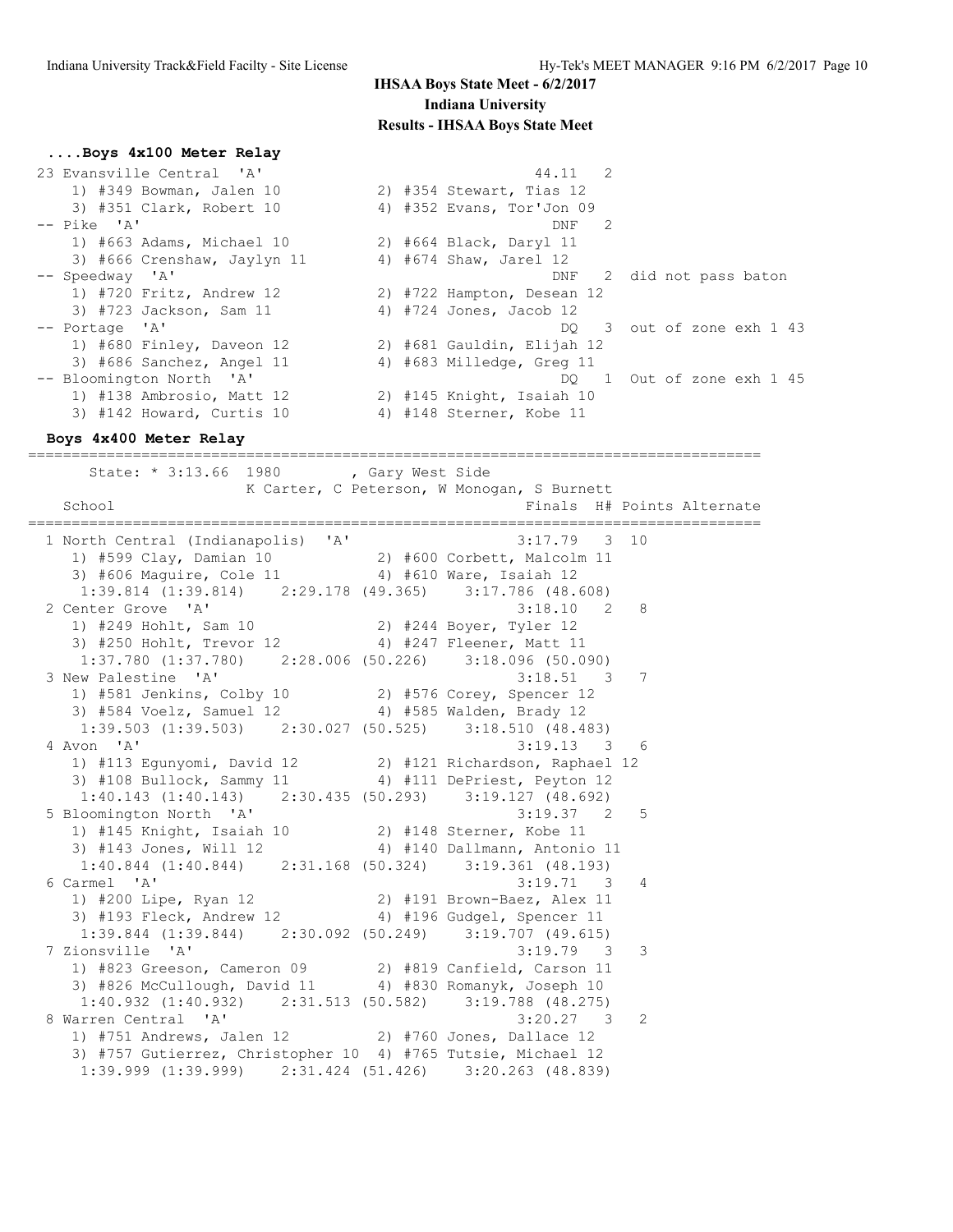#### **....Boys 4x400 Meter Relay**

 9 Westfield 'A' 3:20.35 3 1 1) #789 Haack, Peyton 12 2) #794 Mamaril, Justin 12 3) #786 Bennett, Aaron 12 4) #798 Miller, Charlie 11 1:41.410 (1:41.410) 2:31.498 (50.088) 3:20.341 (48.843) 10 Fort Wayne Northrop 'A' 3:20.85 2 1) #406 Clibon, Tyler 11 2) #405 Brokaw, Jack 10 3) #408 Royal, Jalen 12 4) #409 Vaughn, Shaton 11 1:41.180 (1:41.180) 2:33.303 (52.123) 3:20.843 (47.540)<br>11 Terre Haute South Vigo 'A' 3:20.86 2 11 Terre Haute South Vigo 'A' 3:20.86 2 1) #733 Hills, Seth 12 2) #731 Haley, Thomas 12 3) #735 Kline, Carson 11 4) #736 Price, Dylan 12 1:41.067 (1:41.067) 2:32.050 (50.983) 3:20.854 (48.804)<br>hesterton 'A' 3:21.52 2 12 Chesterton 'A' 3:21.52 2 1) #263 Biokoro, Ejiroghene 12 2) #264 Corzan, Braden 11 3) #265 Corzan, Darren 12 4) #274 Villarreal, Luke 09 1:43.238 (1:43.238) 2:34.265 (51.027) 3:21.514 (47.249) 13 Crown Point 'A' 3:21.70 2 1) #293 Berry, Jacob 12 2) #294 Garcia, Gabriel 10 3) #295 Hanlon, Matthew 10 4) #296 Harrell, DaQuan 12 1:41.245 (1:41.245) 2:32.782 (51.537) 3:21.692 (48.910)<br>14 Merrillville 'A' 3:21.93 2 14 Merrillville 'A' 3:21.93 2 1) #546 Brookshire, Kaylin 12 2) #547 Golden, Thomas 12 3) #552 Sales, Chaz 11 4) #551 Robinson, Darryl 12 1:43.057 (1:43.057) 2:33.370 (50.313) 3:21.928 (48.558) 15 Fort Wayne Wayne 'A' 3:22.02 1 1) #419 Adams, Aarik 10 2) #421 Daniels, Zach 12 3) #422 Hassan, Qamari 12 4) #424 Santos, Kevin 09 1:41.018 (1:41.018) 2:32.656 (51.638) 3:22.017 (49.361) 16 Evansville North 'A' 3:22.51 1 1) #373 Powell, Austin 12 2) #368 Coane, Shawn 12 3) #369 Hale, Drew 10 4) #370 Jackson, Nathaniel 11 1:42.576 (1:42.576) 2:33.411 (50.835) 3:22.508 (49.097) 17 Indianapolis Cathedral 'A' 3:22.75 2 1) #469 Anderson, Lucian 12 2) #476 Wayne, James 10 3) #477 Werner, Pete 12 4) #472 Sanders, Luke 12 1:41.203 (1:41.203) 2:33.719 (52.516) 3:22.741 (49.022) 18 Jasper 'A' 3:23.84 1 1) #485 Mehringer, Noah 12 2) #479 Backer, Chris 11 3) #487 Milligan, Reece 10 4) #489 Prange, Elliot 12 1:44.372 (1:44.372) 2:34.450 (50.078) 3:23.840 (49.390) 19 Noblesville 'A' 3:23.98 3 1) #591 Gatewood, Bryce 11 2) #588 Conard, Mitchell 10 3) #592 Hardin, James 11 4) #596 Wills, Jaden 11 1:42.726 (1:42.726) 2:35.677 (52.951) 3:23.978 (48.301) 20 Pike 'A' 3:24.30 2 1) #667 Glenn, Walter 11 2) #674 Shaw, Jarel 12 3) #676 Young, Andrew 12 4) #666 Crenshaw, Jaylyn 11 1:43.895 (1:43.895) 2:34.672 (50.777) 3:24.300 (49.628) 21 Cascade 'A' 3:24.74 3 1) #218 Deurloo, Zachary 11 2) #219 Durham, David 11 3) #223 Johnson, Sean 11 4) #224 Shepard, Benjamin 11 1:41.217 (1:41.217) 2:33.035 (51.818) 3:24.737 (51.702) 22 Warsaw Community 'A' 3:25.28 1 1) #770 Kilburn, Rane 12 2) #771 Larsh, Keagan 09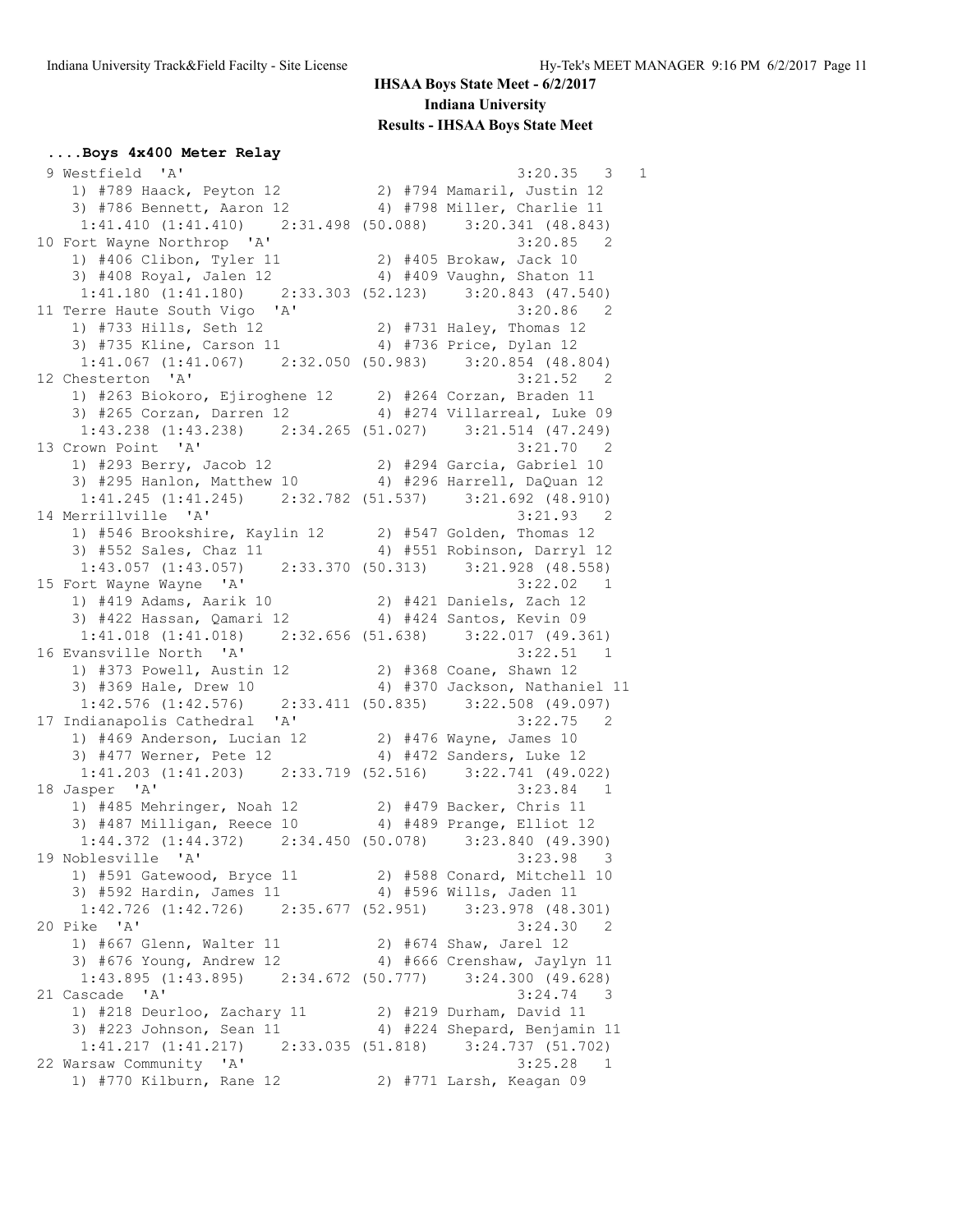### **....Boys 4x400 Meter Relay**

3) #773 Lemon, Ridley 11  $\qquad \qquad$  4) #777 Wade, Alijah 10 1:42.117 (1:42.117) 2:32.748 (50.631) 3:25.277 (52.529) 23 Penn 'A' 3:26.09 1 1) #652 Cook, Elijah 12 2) #657 Ohlson, John 12 3) #658 Shail, Colton 11 4) #655 Mott, Bailey 12 1:44.939 (1:44.939) 2:35.821 (50.882) 3:26.083 (50.262) 24 Fort Wayne South Side 'A' 3:27.32 1 1) #847 Long, Kaiden 09 2) #412 Book, Quantesse 12 3) #417 Johnson, Dennis 12 4) #418 McGraw, Bacarri 10 1:43.420 (1:43.420) 2:36.691 (53.271) 3:27.318 (50.627) 25 Castle 'A' 3:29.09 1 1) #232 Higginson, Jadrien 11 2) #233 McLean, Noah 12 3) #239 Smith, Brendon 11 4) #236 Sawyer, Jackson 10 1:46.025 (1:46.025) 2:39.041 (53.016) 3:29.084 (50.043) 26 Edgewood 'A' 3:29.21 1 1) #324 Cottingham, Harrison 12 2) #322 Aydelott, Denver 12 3) #329 McGlothlin, Tyler 12 4) #328 McGlothlin, John 09  $1:45.205$  (1:45.205) 2:39.470 (54.265) 3:29.203 (49.733) -- Northridge 'A' and the set of land the set of land the set of land the set of land the set of land the set of land 1) #618 Kauffman, Andrew 12 2) #619 Kauffman, Christian 11 3) #621 Lackey, Jacob 12 4) #627 Zuercher, Ben 12 1:44.409 (1:44.409) 2:35.197 (50.788) 3:23.732 (48.535)

====================================================================================

**Boys 4x800 Meter Relay**

State: \* 7:38.62 2011 Lawrence Central, Law. Cental A Turner, C Claflin, M Steele, M Dorsey School School **Finals** H# Points Alternate ==================================================================================== 1 Carmel 'A' 7:43.65 2 10 1) #189 Balda, Jon 12 2) #197 Harris, Trey 11 3) #198 Konow, Eli 09 4) #206 Tomozawa, Kenji 12 1:58.400 (1:58.400) 3:52.189 (1:53.789) 5:47.670 (1:55.481) 7:43.642 (1:55.972) 2 New Palestine 'A' 7:44.20 2 8 1) #576 Corey, Spencer 12 2) #577 Crowder, Chase 12 3) #579 Eagleson, Caleb 12 4) #584 Voelz, Samuel 12 1:56.578 (1:56.578) 3:53.831 (1:57.253) 5:51.581 (1:57.750) 7:44.198 (1:52.617) 3 Fort Wayne Northrop 'A' 7:47.29 2 7 1) #403 Auer, Trstan 12 2) #408 Royal, Jalen 12 3) #405 Brokaw, Jack 10 4) #407 Derickson, Nick 11 1:58.379 (1:58.379) 3:54.887 (1:56.508) 5:52.926 (1:58.039) 7:47.288 (1:54.362) 4 Westfield 'A' 7:48.37 2 6 1) #786 Bennett, Aaron 12 2) #791 Herrell, Desmond 12 3) #793 Leahy, Nicholas 11 4) #798 Miller, Charlie 11 1:58.966 (1:58.966) 3:59.155 (2:00.189) 5:55.089 (1:55.934) 7:48.366 (1:53.277) 5 Fishers 'A' 7:48.88 2 5 1) #389 Meyer, Ethan 10 2) #393 Roth, Joshua 12 3) #394 Runion, Andrew 12 4) #396 Werling, Peter 12 1:59.213 (1:59.213) 3:55.506 (1:56.293) 5:53.528 (1:58.022) 7:48.877 (1:55.349) 6 North Central (Indianapolis) 'A' 7:49.66 2 4 1) #601 Deem-Loureiro, Jonathan 10 2) #602 Faler, Adam 12 3) #611 Weber, Isaac 11 4) #605 Lough, Jacob 11 1:56.617 (1:56.617) 3:53.301 (1:56.684) 5:52.285 (1:58.984) 7:49.658 (1:57.373)  $7:49.93$  2 3 1) #484 Kilian, Cale 12 2) #480 Backer, Tristan 11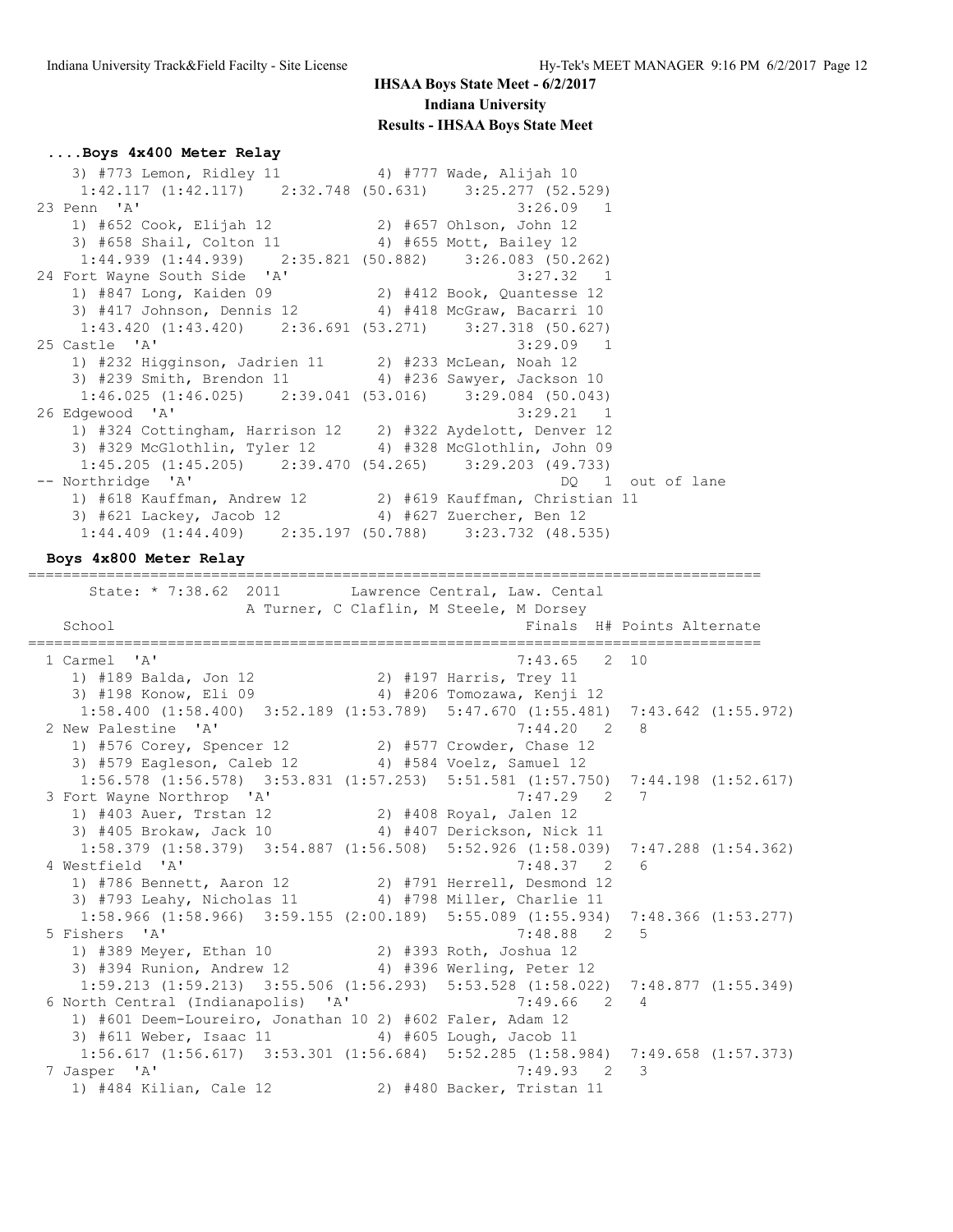### **....Boys 4x800 Meter Relay**

3) #490 Smith, Will 10 4) #482 Kaiser, Corbin 12 1:59.111 (1:59.111) 3:58.529 (1:59.418) 5:53.407 (1:54.878) 7:49.925 (1:56.518) 8 Zionsville 'A' 7:50.42 2 2 1) #817 Argentine, Thomas 12 2) #818 Browning, Evan Tate 11 3) #826 McCullough, David 11 4) #830 Romanyk, Joseph 10 1:58.482 (1:58.482) 3:54.231 (1:55.749) 5:52.326 (1:58.095) 7:50.416 (1:58.090) 9 Terre Haute South Vigo 'A' 7:51.07 2 1 1) #735 Kline, Carson 11 2) #732 Hannaford, Ryan 12 3) #730 Barger, Griffin 12 4) #731 Haley, Thomas 12 1:57.005 (1:57.005) 3:54.809 (1:57.804) 5:55.598 (2:00.789) 7:51.065 (1:55.467) 10 Huntington North 'A' 7:51.50 2 1) #462 Chesterman, Elijah 12 2) #465 Spahr, Brock 10 3) #466 Wiedenhoeft, Alex 12 4) #464 Konz, Kasey 11 1:59.191 (1:59.191) 3:59.923 (2:00.732) 5:52.858 (1:52.935) 7:51.491 (1:58.633) 11 Crown Point 'A' 7:52.31 1 1) #295 Hanlon, Matthew 10 2) #297 Hoover, Zachary 12 3) #298 Kamstra, Aaron 11 4) #304 Whitaker, Josh 11 1:57.745 (1:57.745) 3:55.134 (1:57.389) 5:56.266 (2:01.132) 12 Brown County 'A' 7:54.93 1<br>1 175 Wyman, Wyatt 11 2) #173 Lawson, Job 12 1) #175 Wyman, Wyatt 11 2) #173 Lawson, Job 12 3) #174 McPheeters, Jackson 10 4) #170 Keefauver, Isaiah 11 1:57.908 (1:57.908) 3:57.121 (1:59.213) 5:55.416 (1:58.295)<br>13 Carroll (Fort Wayne) 'A' 7:55.97 2 13 Carroll (Fort Wayne) 'A' 7:55.97 2 1) #210 Meyer, Carter 12 2) #211 Powers, Cole 10 3) #215 Thompson, Draven 10 4) #216 Winters, Dawson 12 2:01.086 (2:01.086) 4:01.526 (2:00.440) 5:58.167 (1:56.641) 7:55.962 (1:57.795) 14 Valparaiso 'A' 7:57.74 1 1) #742 Fullenkamp, Logan 11 2) #745 Lyp, Thomas 12 3) #748 Smith, Nathaniel 10 4) #746 Martinez, Carlos 11 1:57.162 (1:57.162) 3:56.681 (1:59.519) 5:56.189 (1:59.508) 15 Culver Academies 'A' 7:57.99 1 1) #307 Bird, Callaway 11 2) #312 Krupp, Brian 12 3) #310 Dunlap, Zach 12 4) #313 Pursch, Shane 11 1:59.302 (1:59.302) 4:02.115 (2:02.813) 5:59.363 (1:57.248) 16 Castle 'A' 7:58.85 1 1) #229 Christopher, Brake 11 2) #226 Brown, Logan 11 3) #231 Economou, George 10 4) #236 Sawyer, Jackson 10 2:03.290 (2:03.290) 4:04.171 (2:00.881) 6:02.231 (1:58.060) 17 Lowell 'A' 7:59.43 1 1) #532 Rosas, Fernando 11 2) #533 Sanchez, Gabriel 09 3) #528 Fontanez, Lucas 12 4) #529 Hudak, Dustin 10 1:59.144 (1:59.144) 3:57.718 (1:58.574) 5:55.058 (1:57.340) 18 Lawrence North 'A' 8:02.35 1 1) #517 Majercak, Will 12 2) #514 Arnold, Kenny 11 3) #520 Petroy, Nick 11 4) #521 Reid, Will 12 1:59.606 (1:59.606) 3:57.699 (1:58.093) 6:00.998 (2:03.299) 19 Pendleton Heights 'A' 8:05.44 2 1) #644 Jones, Milan 10 2) #648 Parker, Wren 12 3) #649 Upton, Luke 10 4) #645 Jones, Parker 12 2:01.863 (2:01.863) 4:03.695 (2:01.832) 6:00.636 (1:56.941) 8:05.432 (2:04.796) 20 Westview 'A' 8:06.96 2 1) #805 Miller, Derek 12 2) #806 Schwartz, Anthony 09 3) #857 Nowicki, Dylan 09 4) #808 Yoder, Matthew 11 2:01.999 (2:01.999) 4:01.860 (1:59.861) 6:02.748 (2:00.888) 8:06.952 (2:04.204) 21 Avon 'A' 8:07.69 2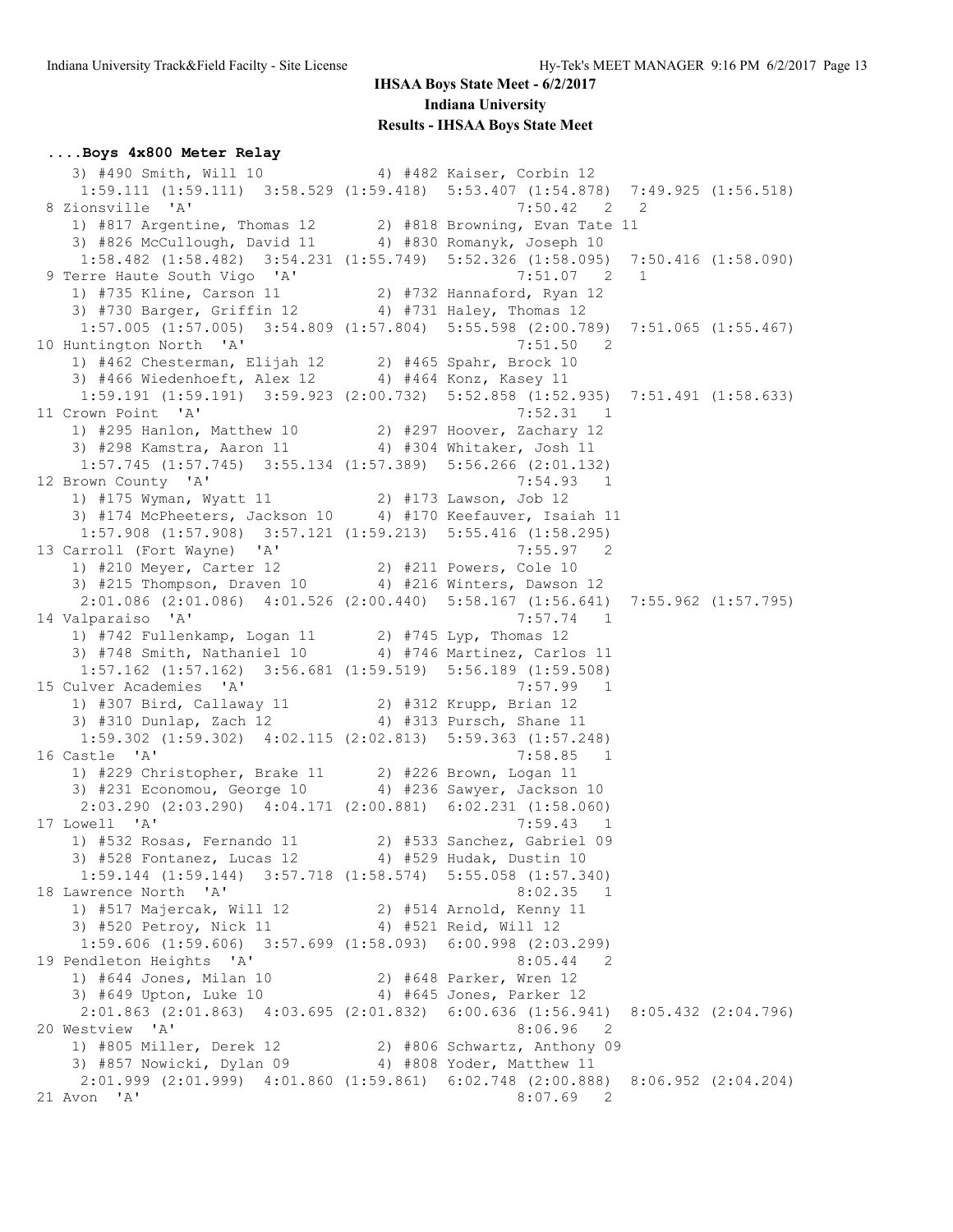#### **....Boys 4x800 Meter Relay**

 1) #107 Briggs, Jazz 12 2) #118 King, Madison 12 3) #115 Grealish, Rhys 12 4) #124 Wakefield, Hunter 11 2:01.303 (2:01.303) 4:01.971 (2:00.668) 6:01.237 (1:59.266) 8:07.690 (2:06.453) 22 Bloomington South 'A' 8:08.75 1 1) #152 Bomba, Bradford 12 2) #163 Shishman, Matt 11 3) #165 Zinkan, Wil 10 4) #157 Gilpin, Tanner 12 1:59.422 (1:59.422) 3:59.599 (2:00.177) 5:59.226 (1:59.627) 23 Northridge 'A' 8:11.42 1 1) #624 Sallee, Tanner 09 2) #616 Detwiler, Noah 10 3) #618 Kauffman, Andrew 12 4) #623 Riffell, Logan 12 2:03.310 (2:03.310) 4:06.555 (2:03.245) 6:11.047 (2:04.492) 24 Franklin Central 'A' 8:13.00 1 1) #427 Amberger, Noah 12 2) #433 Parrish, Michael 12 3) #434 Parrish, Mitchell 11 4) #430 Gugle, Jack 09 2:03.048 (2:03.048) 4:04.347 (2:01.299) 6:08.522 (2:04.175) 25 Center Grove 'A' 8:13.28 1 1) #257 Mills, Steven 11 2) #259 Russell, Andrew 12 3) #252 Jones, Christopher 11 4) #253 Libke, Zane 12 2:02.085 (2:02.085) 4:04.354 (2:02.269) 6:05.651 (2:01.297) 26 Elkhart Central 'A' 8:14.18 1 1) #345 Taylor, Christian 11 2) #335 Delks, Adam 11 3) #344 Soto, Elias 10 4) #342 Perez, Luis 11 2:04.285 (2:04.285) 4:08.430 (2:04.145) 6:14.679 (2:06.249)<br>27 New Albany 'A' 8:28.39 1 27 New Albany 'A' 8:28.39 1 1) #565 Camble, Michah 10 2) #571 Teague, Nicklaus 10 3) #572 Wallingford, Alexander 10 4) #568 Haller, James 12 2:03.248 (2:03.248) 4:03.226 (1:59.978) 6:10.361 (2:07.135)

**Boys High Jump**

================================================================================= State: \* 7-01.25 1977 Jeff Woodard, New Albany State: \* 7-01.25 1980 Ron Jones, Mt Vernon State: \* 7-01.25 1980 Adam Shumpert, Peru Name The Year School The Finals Points Alternate ================================================================================= 1 # 678 Patterson, Nate 11 Plymouth 6-00 6-02 6-04 6-06 6-07 6-08 6-09 6-10 6-11 7-00 P P O P P O P XO P XXX 2 # 750 Branam, Kaden 12 Waldron 6-08.00 8 6-00 6-02 6-04 6-06 6-07 6-08 6-09 O O XO XO XO XXO XXX 3 # 315 Brown, Isaac 11 Dekalb 6-07.00 7 6-00 6-02 6-04 6-06 6-07 6-08 O O XO XO XXO XXX 4 # 662 Lester, Jonah 12 Peru 6-06.00 5.50 6-00 6-02 6-04 6-06 6-07 P O O XO XXX 4 # 556 McGill, Keyshawn 11 Michigan City 6-06.00 5.50 6-00 6-02 6-04 6-06 6-07 O O O XO XXX 6 # 692 Wilkerson, Stepha 10 Princeton Community J6-06.00 4 6-00 6-02 6-04 6-06 6-07 O O O XXO XXX 7 # 671 Mitchell, Lawrenc 10 Pike 3 36-06.00 3 6-00 6-02 6-04 6-06 6-07 XO O XXO XXO XXX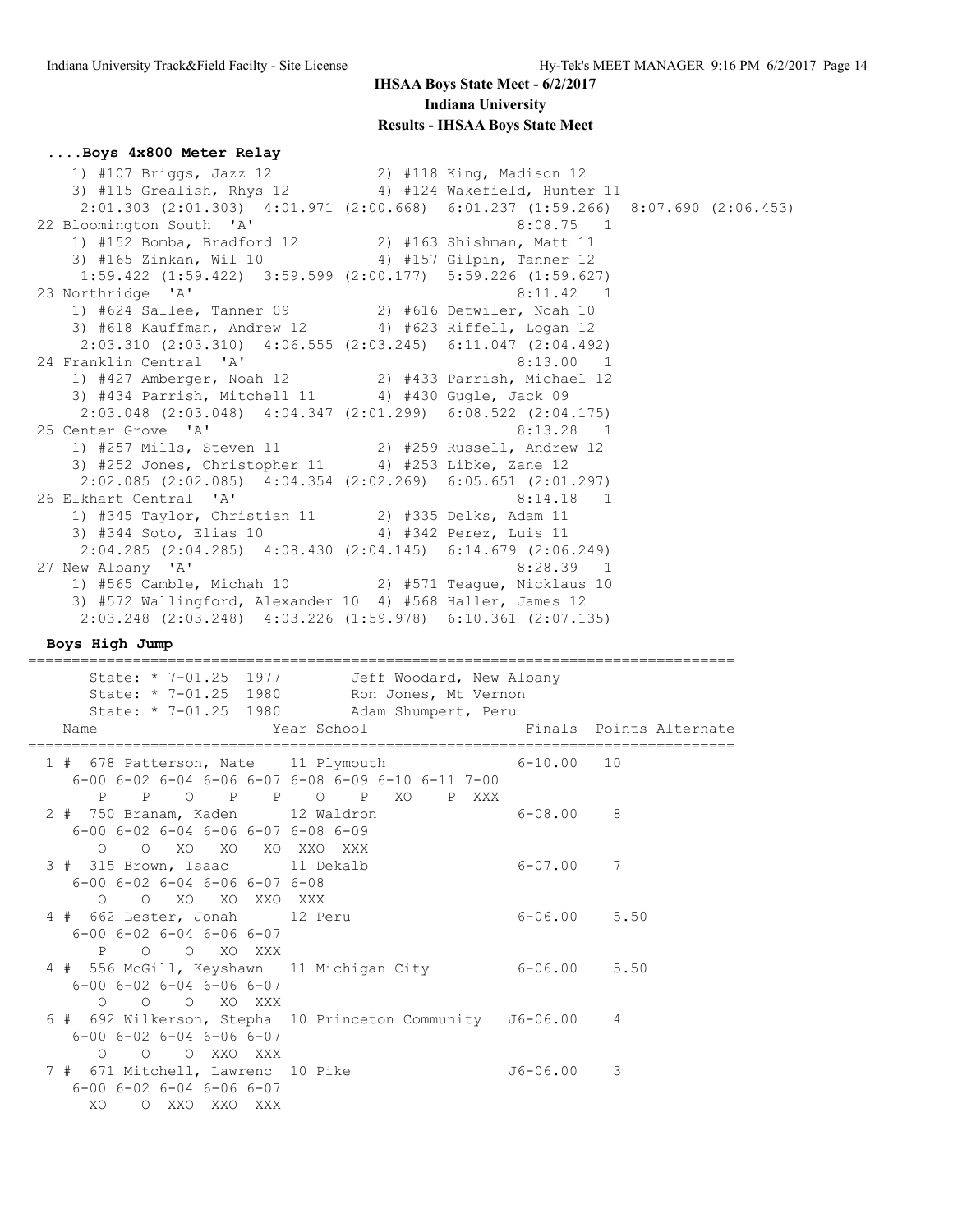| Boys High Jump                                                                                               |                |                  |      |
|--------------------------------------------------------------------------------------------------------------|----------------|------------------|------|
| 8 # 439 Johnson, Rummel 12 Goshen<br>$6 - 00$ $6 - 02$ $6 - 04$ $6 - 06$<br>P O O XXX                        |                | $6-04.00$ 0.60   |      |
| 8 # 320 Eberle, Brandon 12 Eastern (Pekin) 6-04.00 0.60<br>$6 - 00$ $6 - 02$ $6 - 04$ $6 - 06$<br>O O O XXX  |                |                  |      |
| 8 # 785 Benson, Logan 10 Western Boone<br>$6 - 00$ $6 - 02$ $6 - 04$ $6 - 06$<br>$O$ $O$ $O$ $XXX$           |                | $6 - 04.00$      | 0.60 |
| 8 # 280 Scharpenberg, Ale 10 Columbia City<br>$6 - 00$ $6 - 02$ $6 - 04$ $6 - 06$<br>O O O XXX               |                | $6 - 04.00$ 0.60 |      |
| 8 # 739 Anderson, Jordan 10 Valparaiso 6-04.00 0.60<br>$6 - 00$ $6 - 02$ $6 - 04$ $6 - 06$<br>0 0 0 XXX      |                |                  |      |
| 13 # 498 Pawlak, Sam 12 Jimtown 56-04.00<br>$6 - 00$ $6 - 02$ $6 - 04$ $6 - 06$<br>O O XO XXX                |                |                  |      |
| 14 # 292 Nickelson, Tyrell 12 Crawford County J6-04.00<br>$6 - 00$ $6 - 02$ $6 - 04$ $6 - 06$<br>P O XXO XXX |                |                  |      |
| 15 # 700 Ragon, Seth 12 Seymour<br>$6 - 00$ $6 - 02$ $6 - 04$<br>O O XXX                                     |                | $6 - 02.00$      |      |
| 15 # 702 Glidden, Tommy 12 Sheridan 6-02.00<br>$6 - 00$ $6 - 02$ $6 - 04$<br>O O XXX                         |                |                  |      |
| 17 # 670 Minor, Rahman 12 Pike<br>$6 - 00$ $6 - 02$ $6 - 04$<br>P XO XXX                                     |                | $J6 - 02.00$     |      |
| 17 # 281 O'Neal, T.C. 12 Columbus East J6-02.00<br>$6 - 00$ $6 - 02$ $6 - 04$<br>O XO XXX                    |                |                  |      |
| 17 # 613 Waynescott, Ben 11 North Harrison J6-02.00<br>$6 - 00$ $6 - 02$ $6 - 04$<br>O XO XXX                |                |                  |      |
| 17 # 559 Hunter, Reece 12 Monrovia 56-02.00<br>$6 - 00$ $6 - 02$ $6 - 04$<br>O XO XXX                        |                |                  |      |
| 17 # 317 Wills, Kyle 11 Delta<br>$6 - 00$ $6 - 02$ $6 - 04$<br>O XO XXX                                      |                | $J6-02.00$       |      |
| 17 # 493 Dailey, Victor 10 Jeffersonville 56-02.00<br>$6 - 00$ $6 - 02$ $6 - 04$<br>P XO XXX                 |                |                  |      |
| 23 # 299 McCormick, Shane 12 Crown Point<br>$6 - 00$ $6 - 02$ $6 - 04$<br>XO XO XXX                          |                | $J6 - 02.00$     |      |
| 24 # 558 Jenkins, Matthew 11 Mitchell<br>$6 - 00$ $6 - 02$ $6 - 04$<br>O XXO XXX                             |                | $J6 - 02.00$     |      |
| 24 # 701 Euell, Jae<br>$6 - 00$ $6 - 02$ $6 - 04$<br>O XXO XXX                                               | 10 Shelbyville | $J6 - 02.00$     |      |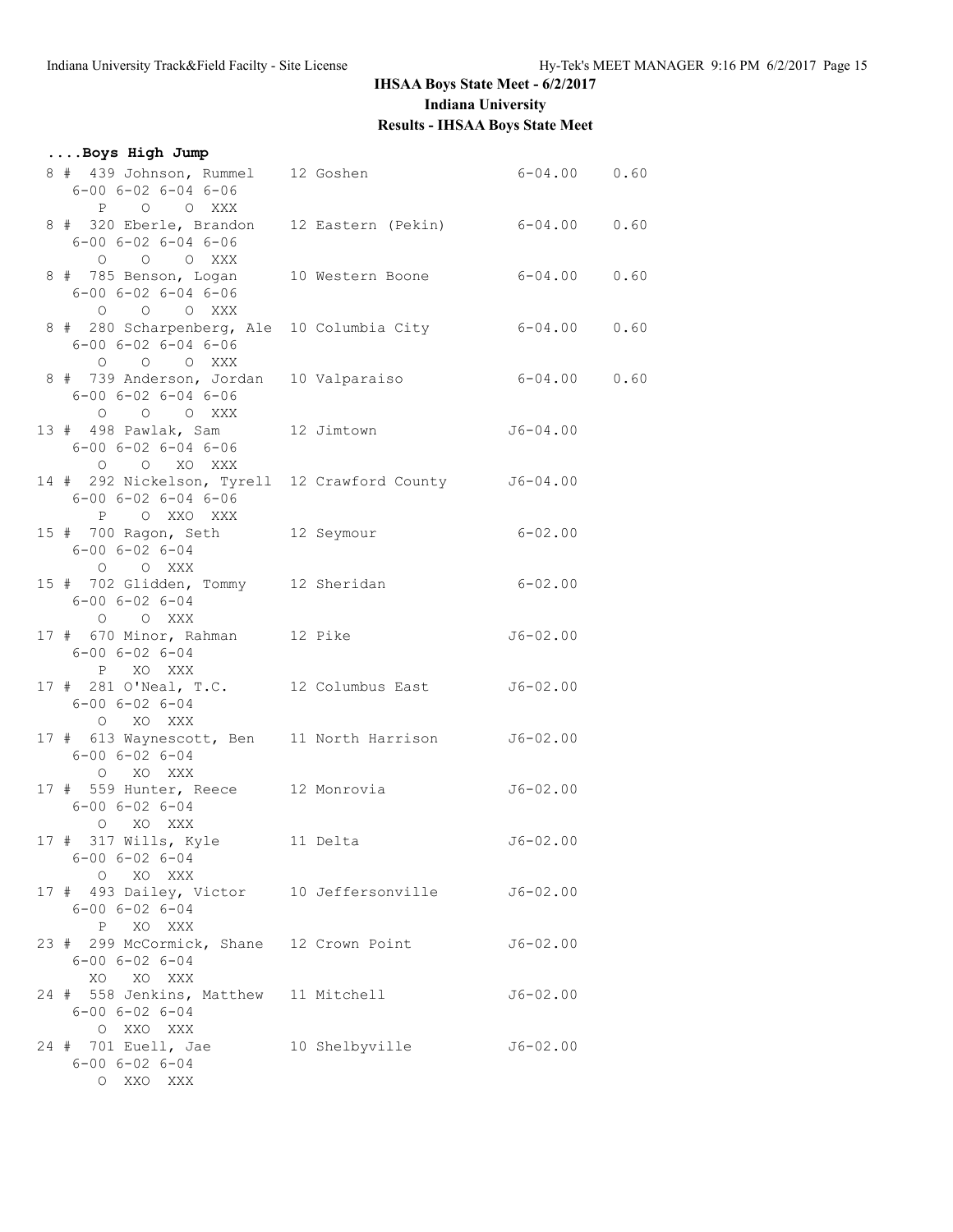## **....Boys High Jump**

-- # 461 Myers, Kyle 12 Homestead NH 6-00 XXX -- # 573 Gardner, James 11 New Haven 11 New Marken 6-00 XXX

#### **Boys Pole Vault**

================================================================================= State: \* 17-06 2015 Deakin Volz, Bloomington South

| Name | LI OU LUIJ                                                                                        | Year School | bearen volas producingeon bouen |    |     |                 | Finals Points Alternate |        |     |     |
|------|---------------------------------------------------------------------------------------------------|-------------|---------------------------------|----|-----|-----------------|-------------------------|--------|-----|-----|
|      | 1 # 200 Lipe, Ryan 12 Carmel 17-03.00 10                                                          |             |                                 |    |     |                 |                         |        |     |     |
|      | 13-00 13-06 14-00 14-06 14-09 15-00 15-03 15-06 15-09 16-00 16-03 16-06 16-09 17-00 17-03 17-06.2 |             |                                 |    |     |                 |                         |        |     |     |
|      | P P P P P P P O P O O P O O XP O<br>2 # 426 Crum, Colton 11 Frankfort 17-00.00 8                  |             |                                 |    |     |                 |                         |        |     | XXX |
|      |                                                                                                   |             |                                 |    |     |                 |                         |        |     |     |
|      | 13-00 13-06 14-00 14-06 14-09 15-00 15-03 15-06 15-09 16-00 16-03 16-06 16-09 17-00 17-03         |             |                                 |    |     |                 |                         |        |     |     |
|      |                                                                                                   |             |                                 |    |     |                 |                         | O XO O | XXX |     |
|      | 3 # 492 Cappola, Anthony 12 Jeffersonville 15-06.00 7                                             |             |                                 |    |     |                 |                         |        |     |     |
|      | 13-00 13-06 14-00 14-06 14-09 15-00 15-03 15-06 15-09 16-00                                       |             |                                 |    |     |                 |                         |        |     |     |
|      | 4 # 199 Lipe, Mitch 12 Carmel                                                                     |             |                                 |    |     | $J15 - 06.00$ 6 |                         |        |     |     |
|      | 13-00 13-06 14-00 14-06 14-09 15-00 15-03 15-06 15-09                                             |             |                                 |    |     |                 |                         |        |     |     |
|      | P P P XO P O XO XO XXX                                                                            |             |                                 |    |     |                 |                         |        |     |     |
|      | 5 # 523 Stone, Nathan 10 Lawrence North J15-06.00 5                                               |             |                                 |    |     |                 |                         |        |     |     |
|      | 13-00 13-06 14-00 14-06 14-09 15-00 15-03 15-06 15-09                                             |             |                                 |    |     |                 |                         |        |     |     |
| P    | O XXO XO P O P                                                                                    |             |                                 | XO | XXX |                 |                         |        |     |     |
|      | 6 # 810 Ballain, Jacob 12 Whiteland Community 14-06.00 4                                          |             |                                 |    |     |                 |                         |        |     |     |
|      | 13-00 13-06 14-00 14-06 14-09                                                                     |             |                                 |    |     |                 |                         |        |     |     |
|      | XO XXO O XXX<br>P                                                                                 |             |                                 |    |     |                 |                         |        |     |     |
|      | 7 # 679 Bondon, Jacob 11 Portage J14-06.00 3                                                      |             |                                 |    |     |                 |                         |        |     |     |
|      | 13-00 13-06 14-00 14-06 14-09 15-00                                                               |             |                                 |    |     |                 |                         |        |     |     |
|      | 0 0 XXO XXO P XXX                                                                                 |             |                                 |    |     |                 |                         |        |     |     |
|      | 8 # 155 Coryea, Jacob 12 Bloomington South J14-06.00<br>13-00 13-06 14-00 14-06 14-09             |             |                                 |    |     |                 | $\overline{2}$          |        |     |     |
|      | XXO XO XO XXO XXX                                                                                 |             |                                 |    |     |                 |                         |        |     |     |
|      |                                                                                                   |             |                                 |    |     |                 |                         |        |     |     |
|      | 13-00 13-06 14-00 14-06                                                                           |             |                                 |    |     |                 |                         |        |     |     |
|      | 0 0 0 XXX                                                                                         |             |                                 |    |     |                 |                         |        |     |     |
|      | 9 # 318 Bertke, Mark 12 East Central 14-00.00 0.50                                                |             |                                 |    |     |                 |                         |        |     |     |
|      | 13-00 13-06 14-00 14-06                                                                           |             |                                 |    |     |                 |                         |        |     |     |
|      | P O O XXX                                                                                         |             |                                 |    |     |                 |                         |        |     |     |
|      | 11 # 166 Wheatley, Eric 09 Borden 514-00.00                                                       |             |                                 |    |     |                 |                         |        |     |     |
|      | 13-00 13-06 14-00 14-06                                                                           |             |                                 |    |     |                 |                         |        |     |     |
|      | O O XO XXX                                                                                        |             |                                 |    |     |                 |                         |        |     |     |
|      | 12 # 288 Kleinhenz, Brigha 11 Columbus North J14-00.00                                            |             |                                 |    |     |                 |                         |        |     |     |
|      | 13-00 13-06 14-00 14-06<br>O XXO XO XXX                                                           |             |                                 |    |     |                 |                         |        |     |     |
|      | 13 # 815 Williamson, Wiili 12 Winamac Community J14-00.00                                         |             |                                 |    |     |                 |                         |        |     |     |
|      | 13-00 13-06 14-00 14-06 14-09 15-00                                                               |             |                                 |    |     |                 |                         |        |     |     |
|      | P P XXO P P XXX                                                                                   |             |                                 |    |     |                 |                         |        |     |     |
|      | 14 # 270 Raffin, Ben 12 Chesterton 13-06.00                                                       |             |                                 |    |     |                 |                         |        |     |     |
|      | 13-00 13-06 14-00                                                                                 |             |                                 |    |     |                 |                         |        |     |     |
|      | O O XXX                                                                                           |             |                                 |    |     |                 |                         |        |     |     |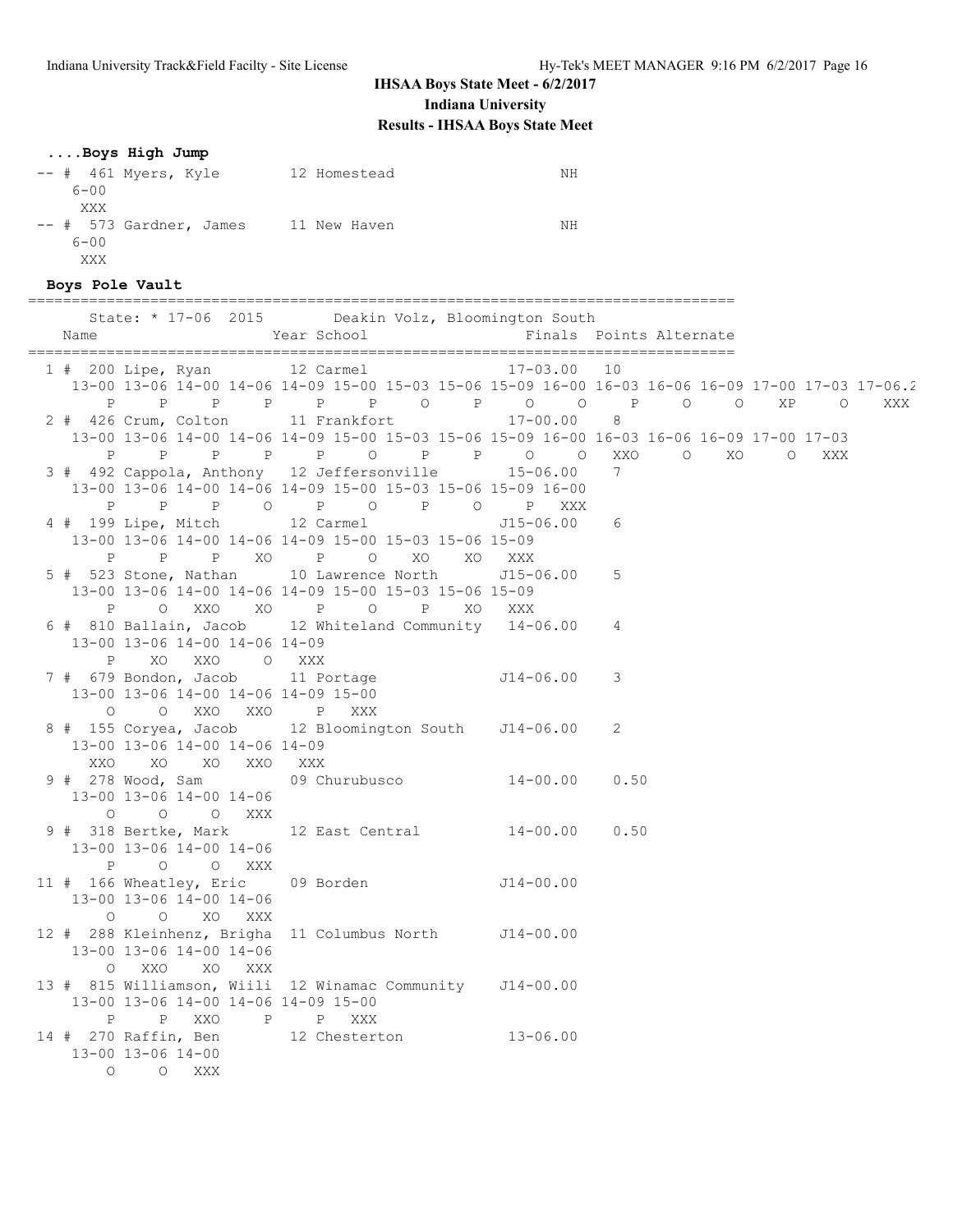|                          | Boys Pole Vault                                                      |                                                         |               |
|--------------------------|----------------------------------------------------------------------|---------------------------------------------------------|---------------|
|                          | 13-00 13-06 14-00                                                    | 14 # 398 Zeinemann, Kyle 12 Floyd Central 13-06.00      |               |
|                          | P O XXX<br>13-00 13-06 14-00                                         | 14 # 789 Haack, Peyton 12 Westfield 13-06.00            |               |
|                          | O O XXX<br>17 # 511 Weimer, Brennen 12 Lakeland<br>13-00 13-06 14-00 |                                                         | J13-06.00     |
|                          | O XO XXX<br>18 # 438 Demoya, Lucas 11 Goshen<br>13-00 13-06 14-00    |                                                         | $J13 - 06.00$ |
| 13-00 13-06              | P XXO XXX<br>O XXX                                                   | 19 # 812 Gaertner, Zach 12 Whiteland Community 13-00.00 |               |
| 13-00 13-06              |                                                                      | 20 # 744 Jaremczuk, Devin 12 Valparaiso $J13-00.00$     |               |
| 13-00 13-06              | XO XXX<br>XO XXX                                                     | 20 # 187 Ritz, Colton 11 Brownstown Central J13-00.00   |               |
| 13-00 13-06              | XO XXX                                                               | 20 # 375 Puckett, Logan 11 EV Reitz Memoria J13-00.00   |               |
| 13-00 13-06              | XO XXX                                                               | 20 # 423 Hill, Ahmaud 12 Fort Wayne Wayne J13-00.00     |               |
| $13 - 00$<br>XXX         |                                                                      | -- # 468 Dochee, Jalen 12 Bishop Chatard                | ΝH            |
| $13 - 00$<br>XXX         | -- # 660 Zahner, Trey 12 Penn                                        |                                                         | ΝH            |
|                          | 13-00 13-06 14-00<br>P P XXX                                         | -- # 319 Turner, Aren 11 Eastern (Greentown)            | ΝH            |
| $13 - 00$<br>XXX         | -- # 167 Rhodes, Isaac 12 Brebeuf Jesuit                             |                                                         | ΝH            |
| <b>Britishers</b> (1995) |                                                                      |                                                         |               |

## **Boys Long Jump**

| State: * 24-07.75 1995<br>Frank Young, Kokomo<br>Finals Wind Points Alternate<br>Year School<br>Name                                                      |
|-----------------------------------------------------------------------------------------------------------------------------------------------------------|
| $24 - 05.25 + 0.0$ 10<br>1 # 116 Guerendo, Isaac 11 Avon<br>$23-07.50(+0.0)$ $24-05.25(+0.0)$ $23-11(+0.0)$ $24-02.75(0.4)$ $23-03.25(0.8)$ FOUL          |
| $2$ # 397 Villegas, Antonio 12 Floyd Central $24-02.00$ -0.5 8<br>FOUL $(+0.0)$ FOUL $(+0.0)$ 23-05.25 $(+0.0)$ FOUL $(2.1)$ 24-02 $(-0.5)$ 24-00 $(1.1)$ |
| 3 # 281 O'Neal, T.C. 12 Columbus East 22-11.50 0.1 7<br>$22-06.75$ (+0.0) FOUL (+0.0) FOUL (+0.0) FOUL (1.3) FOUL (0.8) 22-11.50 (0.1)                    |
| $22-10.75$ $+0.0$ 6<br>4 # 271 Razo, Louie 11 Chesterton<br>$22-10.75(+0.0)$ FOUL(+0.0) FOUL(+0.0) $22-03(-1.2)$ FOUL(1.4) $22-00.75(0.3)$                |
| 5 # 682 Lewis, T'Cori 12 Portage<br>22-09.00 1.8 5<br>$22-00.25(+0.0)$ $21-07.50(+0.0)$ FOUL $(+0.0)$ FOUL $(-1.9)$ $22-09(1.8)$ $21-09(-0.1)$            |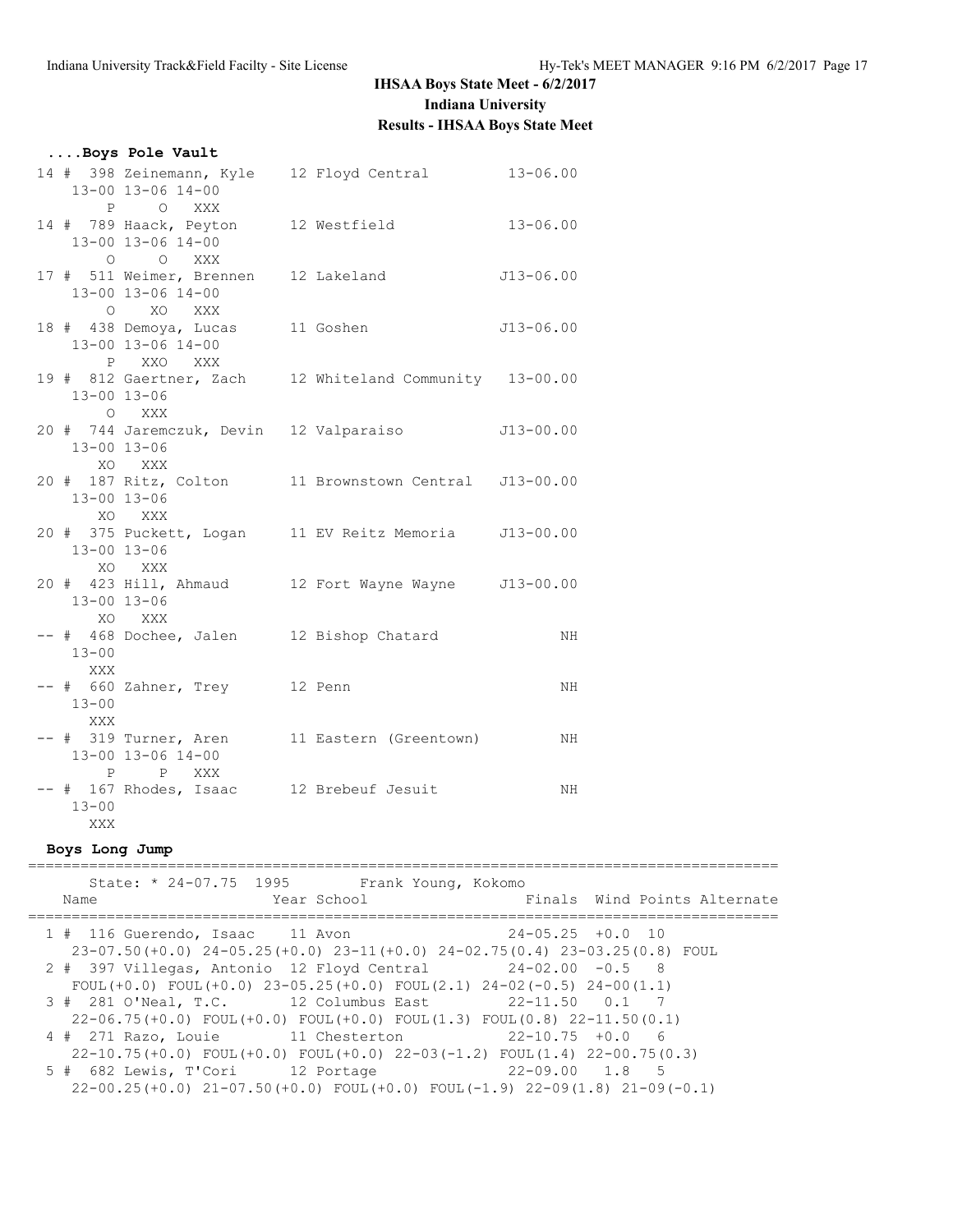#### **....Boys Long Jump**

 6 # 724 Jones, Jacob 12 Speedway J22-09.00 1.8 4 21-10.50(+0.0) 21-06.50(+0.0) 21-06.50(+0.0) 20-10.25(1.5) 22-09(1.8) 21-10.25(1.1) 7 # 459 Young III, Franki 10 Heritage Christian 22-07.75 +0.0 3 22-07.75(+0.0) FOUL(+0.0) FOUL(+0.0) FOUL(0.9) 21-06(0.4) 22-01.25(0.7) 8 # 284 Burton, Mitchell 12 Columbus North 22-05.50 0.1 2 21-04.50(+0.0) 22-00.50(+0.0) 20-10.50(+0.0) 22-05.50(0.1) FOUL(-0.4) 21-04(-0.1) 9 # 112 DuPriest, Corey 12 Avon 22-03.25 +0.0 1 21-02.75(+0.0) 21-11.75(+0.0) 22-03.25(+0.0) FOUL(0.9) 22-00(1.1) FOUL(0.1) 10 # 573 Gardner, James 11 New Haven 22-01.00 +0.0 20-10.50(+0.0) 22-01(+0.0) 21-06.50(+0.0) 18-05.25(0.4) 21-04.50(1.6) 21-01(0.6) 11 # 354 Stewart, Tias 12 Evansville Central 21-10.50 +0.0 FOUL(+0.0) 21-07.25(+0.0) 21-10.50(+0.0) 21-06.25(1.0) 21-08.25(0.6) 21-01.50(+0.0) 12 # 585 Walden, Brady 12 New Palestine 21-10.25 +0.0 FOUL(+0.0) 21-09(+0.0) 21-10.25(+0.0) 13 # 188 Jackson, Thomas 12 Calumet 21-10.00 +0.0 21-06.75(+0.0) FOUL(+0.0) 21-10(+0.0) 14 # 444 Brown, Jesse 12 Hamilton Heights 21-09.75 +0.0 20-09.75(+0.0) 21-08(+0.0) 21-09.75(+0.0) 15 # 534 Johnson, Justin 09 Marion 21-09.00 +0.0  $20-02.75(+0.0)$   $21-07.25(+0.0)$   $21-09(+0.0)$ <br> $4.662$  Tester Jensh  $12$  Peru 16 # 662 Lester, Jonah 12 Peru 21-07.00 +0.0 21-05.75(+0.0) 21-07(+0.0) FOUL(+0.0) 17 # 301 Ryan, Nick 11 Crown Point J21-07.00 +0.0 20-06.75(+0.0) 21-01.25(+0.0) 21-07(+0.0) 18 # 816 Applegate, Brandt 11 Yorktown 21-05.75 +0.0 21-05.75(+0.0) 21-04.25(+0.0) FOUL(+0.0) 19 # 636 Yoder, Bronson 10 Northwood 21-05.50 +0.0 21-03.25(+0.0) 21-05.50(+0.0) 20-04.25(+0.0) 20 # 727 Gadau, Garon 11 Springs Valley 21-03.75 +0.0 20-07(+0.0) 21-03.25(+0.0) 21-03.75(+0.0) 21 # 640 Sommers, Sammy 10 Oak Hill 21-01.00 +0.0 21-01(+0.0) FOUL(+0.0) 20-04.75(+0.0) 22 # 347 Webb, JT 12 Elkhart Central 21-00.00 +0.0 FOUL(+0.0) FOUL(+0.0) 21-00(+0.0) 23 # 323 Bise, Noah 11 Edgewood 20-11.50 +0.0 20-11(+0.0) 20-09(+0.0) 20-11.50(+0.0) 24 # 160 Monson, Sam 12 Bloomington South 20-11.25 +0.0 FOUL(+0.0) FOUL(+0.0)  $20-11.25(+0.0)$  25 # 544 Alexander, Justus 12 Merrillville 20-08.50 +0.0 20-08.50(+0.0) 20-07.75(+0.0) 20-00(+0.0) 26 # 101 Morrow, Tyneilus 11 Anderson 20-02.25 +0.0 20-02.25(+0.0) FOUL(+0.0) FOUL(+0.0) -- # 691 Wilkerson, Javon 12 Princeton Community FOUL FOUL FOUL FOUL

### **Boys Shot Put**

|                                                       | State: * 66-08.50 1997 Jeremy Allen, Pike                                                      |             |                         |
|-------------------------------------------------------|------------------------------------------------------------------------------------------------|-------------|-------------------------|
| Name                                                  | Year School                                                                                    |             | Finals Points Alternate |
| 1 # 781 Karlaftas, George 10 West Lafayette           |                                                                                                | 59-05.50 10 |                         |
| 2 # 139 Calvin, Logan 12 Bloomington North 56-08.50 8 | 56-08.75 54-11.75 57-02 55-11.75 56-00 59-05.50<br>56-07 56-08.50 FOUL 54-02.50 55-01.50 55-05 |             |                         |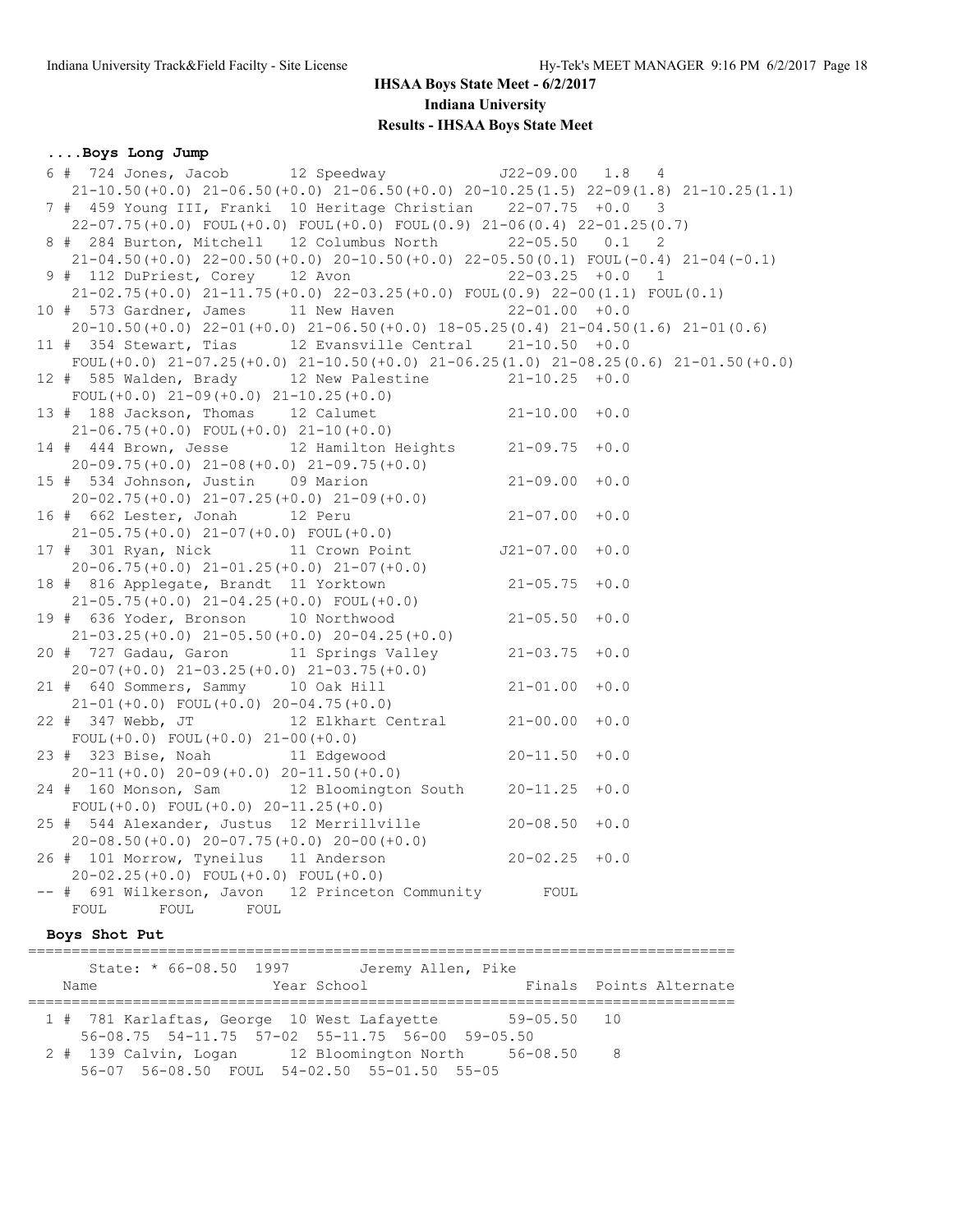## **....Boys Shot Put**

|  |                                                          | 3 # 186 Barnes, Joe      12 Brownstown Central 56-03.50 7                                                                                |  |
|--|----------------------------------------------------------|------------------------------------------------------------------------------------------------------------------------------------------|--|
|  | 54-08 53-04 FOUL 54-01.25 56-03.50 FOUL                  |                                                                                                                                          |  |
|  |                                                          | 4 # 549 Norton, Brett 11 Merrillville 55-10.50 6                                                                                         |  |
|  |                                                          | 51-02.50 52-11.75 52-11 55-05.25 53-04.25 55-10.50                                                                                       |  |
|  |                                                          | 5 # 593 Hartmann, Drew 12 Noblesville 55-04.50 5<br>5 = 52-03 55-04.50 53-03 50 53-03 50 53-04 50 53-04.50 55-04.50 55-04.50 55-04.50 55 |  |
|  | 52-03 55-04.50 53-03.50 53-10.25 FOUL 53-01.75           |                                                                                                                                          |  |
|  | 6 # 460 Ray, Nick 12 Hobart                              | $53 - 08.00$ 4                                                                                                                           |  |
|  | 53-02.25  53-05.75  53-08  FOUL  FOUL  FOUL              |                                                                                                                                          |  |
|  |                                                          | 7 # 597 Alyea, Ethan 10 North Central 53-05.50 3                                                                                         |  |
|  |                                                          | 52-01.50 53-00.50 47-03.50 50-05.75 53-05.50 52-05.25                                                                                    |  |
|  |                                                          |                                                                                                                                          |  |
|  |                                                          | 8 # 677 Kiser, Jack 10 Pioneer 52-10.00 2<br>52-10 51-08.75 51-00.25 50-00 45-07.50 48-08.50                                             |  |
|  |                                                          | 9 # 637 Blackwell, Curtis 12 Norwell 52-06.50 1                                                                                          |  |
|  | 52-06.50 51-06 FOUL FOUL 49-11.25 FOUL                   |                                                                                                                                          |  |
|  |                                                          | 10 # 290 Tennyson, Coleman 12 Columbus North 52-03.00                                                                                    |  |
|  | 50-01.25 50-06.50 52-03 FOUL 51-03.50 FOUL               |                                                                                                                                          |  |
|  |                                                          | 11 # 524 Paris, Mason 11 Lawrenceburg 52-01.25                                                                                           |  |
|  | 48-09 52-01.25 51-08.25                                  |                                                                                                                                          |  |
|  |                                                          | $48-09$ $52-01.25$ $31-00.25$<br>12 # 478 Jillinai, Emeka 11 Lutheran 52-00.00                                                           |  |
|  | 49-09.75 52-00 51-02.25                                  |                                                                                                                                          |  |
|  | 13 # 831 Zinn, Grayson 11 Zionsville 51-05.00            |                                                                                                                                          |  |
|  |                                                          | 49-05 48-03.25 51-05<br>14 # 813 Howard, Gavin 12 Whitko 51-04.25                                                                        |  |
|  |                                                          |                                                                                                                                          |  |
|  | 47-03.75 FOUL 51-04.25                                   |                                                                                                                                          |  |
|  | 15 # 463 Coolman, Jared 12 Huntington North 50-00.50     |                                                                                                                                          |  |
|  | $50 - 00.50$ $49 - 03$ $47 - 10.50$                      |                                                                                                                                          |  |
|  | 16 # 441 Tauteris, Brock 11 Goshen 50-00.25              |                                                                                                                                          |  |
|  | FOUL FOUL 50-00.25                                       |                                                                                                                                          |  |
|  | 17 # 245 Daming, Austin 11 Center Grove 49-08.50         |                                                                                                                                          |  |
|  | 48-09 47-03.75 49-08.50                                  |                                                                                                                                          |  |
|  | 18 # 130 Campbell, Isaiah 12 Ben Davis 49-06.00          |                                                                                                                                          |  |
|  | 48-09.50 49-06 48-02.25                                  |                                                                                                                                          |  |
|  | 19 # 457 Foster, Jeshua 12 Heritage 49-04.50             |                                                                                                                                          |  |
|  | 47-02.50 FOUL 49-04.50                                   |                                                                                                                                          |  |
|  | 20 # 811 Emberton, Ryder 12 Whiteland Community 49-02.00 |                                                                                                                                          |  |
|  | FOUL FOUL 49-02                                          |                                                                                                                                          |  |
|  | 21 # 609 Muhwanga, Chard 12 North Central 48-06.00       |                                                                                                                                          |  |
|  | 47-10 48-06 FOUL                                         |                                                                                                                                          |  |
|  | 22 # 726 Bates, Jacob 12 Springs Valley 47-10.00         |                                                                                                                                          |  |
|  | FOUL 47-05.75 47-10                                      |                                                                                                                                          |  |
|  |                                                          | 23 # 494 Overton, Dayna 12 Jeffersonville 47-01.00                                                                                       |  |
|  | FOUL 46-06.25 47-01                                      |                                                                                                                                          |  |
|  | 24 # 400 Schuler, Andrew 11 Forest Park                  | $45 - 01.50$                                                                                                                             |  |
|  | FOUL 45-01.50 43-03.50                                   |                                                                                                                                          |  |
|  | 25 # 694 Oberhausen, Micah 12 Providence                 | $44 - 03.50$                                                                                                                             |  |
|  | $44-03.50$ $39-07.50$ $43-05$                            |                                                                                                                                          |  |
|  | -- # 225 Bailey, Bryce 12 Castle                         | FOUL                                                                                                                                     |  |
|  | FOUL FOUL FOUL                                           |                                                                                                                                          |  |
|  | -- # 553 Stubbs, Alfred 12 Merrillville                  | FOUL                                                                                                                                     |  |
|  | FOUL FOUL FOUL                                           |                                                                                                                                          |  |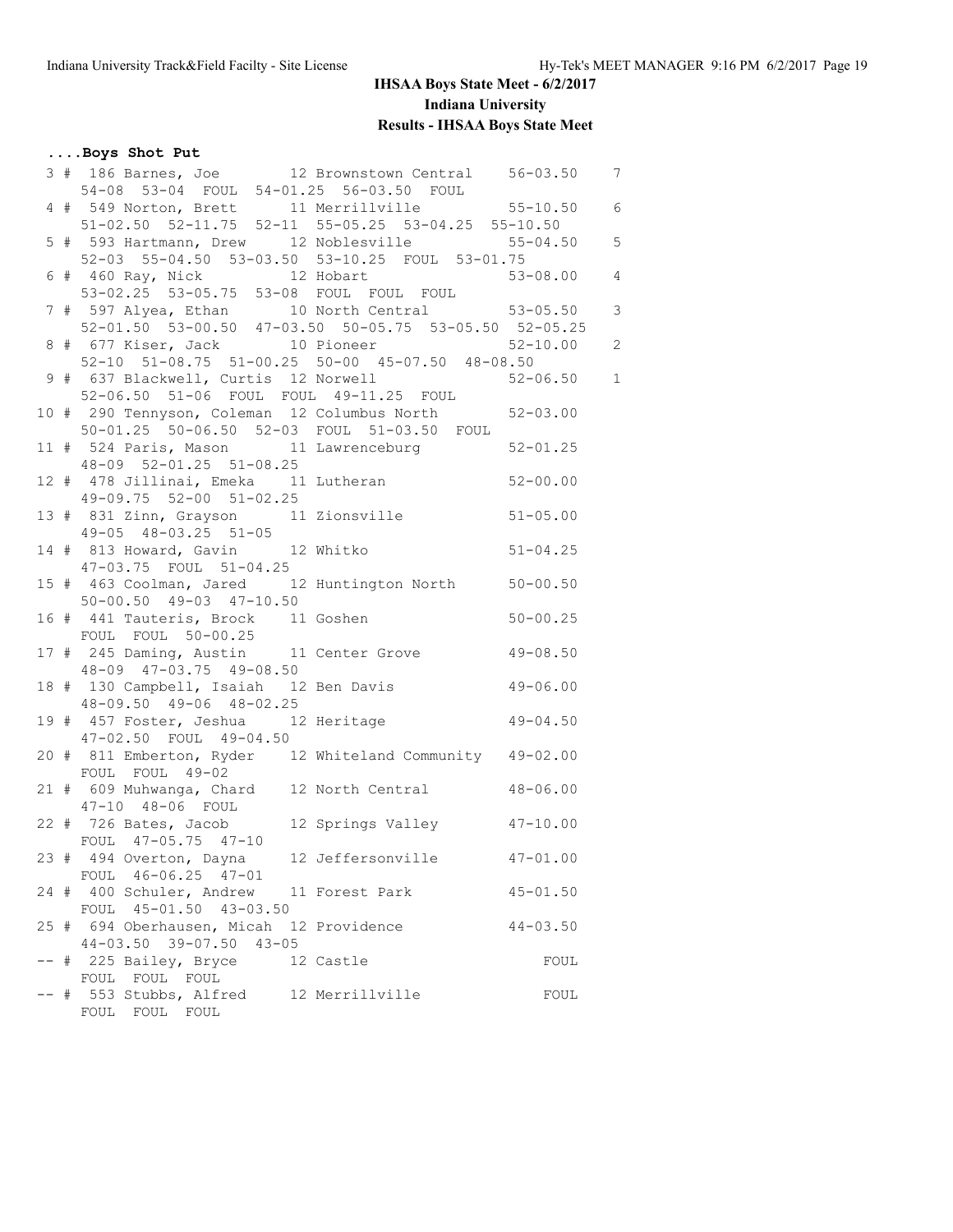**Boys Discus Throw**

|  |                                                                                | State: * 217-01 1993 John Schulte, Hanover Central                                                                                                                        |            |   |
|--|--------------------------------------------------------------------------------|---------------------------------------------------------------------------------------------------------------------------------------------------------------------------|------------|---|
|  |                                                                                | 1 # 784 Gilbert, Tyler 11 Western 173-10 10<br>173-10 FOUL 151-08 165-10 168-07 FOUL 173-10 10                                                                            |            |   |
|  | FOUL FOUL 154-00 FOUL 173-09 FOUL                                              | 2 # 811 Emberton, Ryder 12 Whiteland Community 173-09 8                                                                                                                   |            |   |
|  |                                                                                | 3 # 139 Calvin, Logan 12 Bloomington North 171-03 7                                                                                                                       |            |   |
|  |                                                                                | FOUL 159-11 171-03 165-09 162-04 167-00<br>4 # 609 Muhwanga, Chard 12 North Central 170-01<br>165-11 FOUL 170-01 164-07 160-03 FOUL<br>5 # 460 Ray, Nick 12 Hobart 169-00 |            | 6 |
|  | 168-00 169-00 FOUL FOUL FOUL FOUL                                              |                                                                                                                                                                           |            | 5 |
|  |                                                                                | 6 # 204 Sharp, Bryce 12 Carmel 167-11 4                                                                                                                                   |            |   |
|  |                                                                                | 136-00 152-10 156-08 153-01 144-10 167-11<br>7 # 677 Kiser, Jack 10 Pioneer<br>161-08 153-10 148-10 166-10 160-10 157-03                                                  | $166 - 10$ | 3 |
|  | 8 # 321 Thompson, Jacob 12 Eastside<br>137-08 138-01 159-02 147-03 151-06 FOUL |                                                                                                                                                                           | $159 - 02$ | 2 |
|  | 9 # 179 Humes, Devin 12 Brownsburg                                             | 151-07 154-07 157-08 148-08 154-00 135-02                                                                                                                                 | $157 - 08$ | 1 |
|  | 153-03 150-08 FOUL FOUL 153-03 FOUL                                            | 10 # 156 Dodrill, Jonathan 11 Bloomington South 153-03                                                                                                                    |            |   |
|  | 146-08 153-02 148-11                                                           | 11 # 821 Clark, Bennett 11 Zionsville 153-02                                                                                                                              |            |   |
|  | 142-01 128-05 152-03                                                           | 12 # 364 Boots, Michael 11 EV Mater Dei 3152-03                                                                                                                           |            |   |
|  | 151-11 FOUL FOUL                                                               | 13 # 277 Simmons, Brayden 11 Churubusco 151-11                                                                                                                            |            |   |
|  | 149-05 145-00 151-06                                                           | 14 # 385 Kosegi, Cameron 12 Fishers 151-06                                                                                                                                |            |   |
|  | 15 # 473 Smith, James<br>147-11 150-07 148-05                                  | 12 Cathedral 150-07                                                                                                                                                       |            |   |
|  | 150-06 FOUL 141-11                                                             | 16 # 642 Mader, Donnie 11 Owen Valley 150-06                                                                                                                              |            |   |
|  | 149-03 FOUL 150-00                                                             | 17 # 102 Patterson, Jaleel 12 Anderson 150-00                                                                                                                             |            |   |
|  | 140-10 148-01 142-01                                                           | 18 # 442 Wang, Andy 12 Goshen 148-01                                                                                                                                      |            |   |
|  | 147-11 142-07 139-01                                                           | 19 # 508 Taylor, Michael 12 Lake Central 147-11                                                                                                                           |            |   |
|  | 20 # 467 Maness, Noah<br>142-01 147-10 137-06                                  | 12 Indian Creek                                                                                                                                                           | $147 - 10$ |   |
|  | 21 # 137 Hughes, Brennan<br>131-02 147-07 FOUL                                 | 12 Bloomfield                                                                                                                                                             | $147 - 07$ |   |
|  | 22 # 399 Cline, Zach<br>138-02 145-11 142-11                                   | 12 Forest Park                                                                                                                                                            | $145 - 11$ |   |
|  | 23 # 561 Maier, Cameron<br>131-05 143-11 121-02                                | 12 Mt. Vernon (Posey) 143-11                                                                                                                                              |            |   |
|  | 24 # 696 English, Will<br>136-06 138-00 142-06                                 | 12 Roncalli                                                                                                                                                               | $142 - 06$ |   |
|  | 25 # 273 Van Drie, James<br>138-11 FOUL 131-03                                 | 12 Chesterton                                                                                                                                                             | 138-11     |   |
|  | 26 # 185 Thomas, Reis<br>118-10 134-08 109-08                                  | 10 Brownsburg                                                                                                                                                             | $134 - 08$ |   |